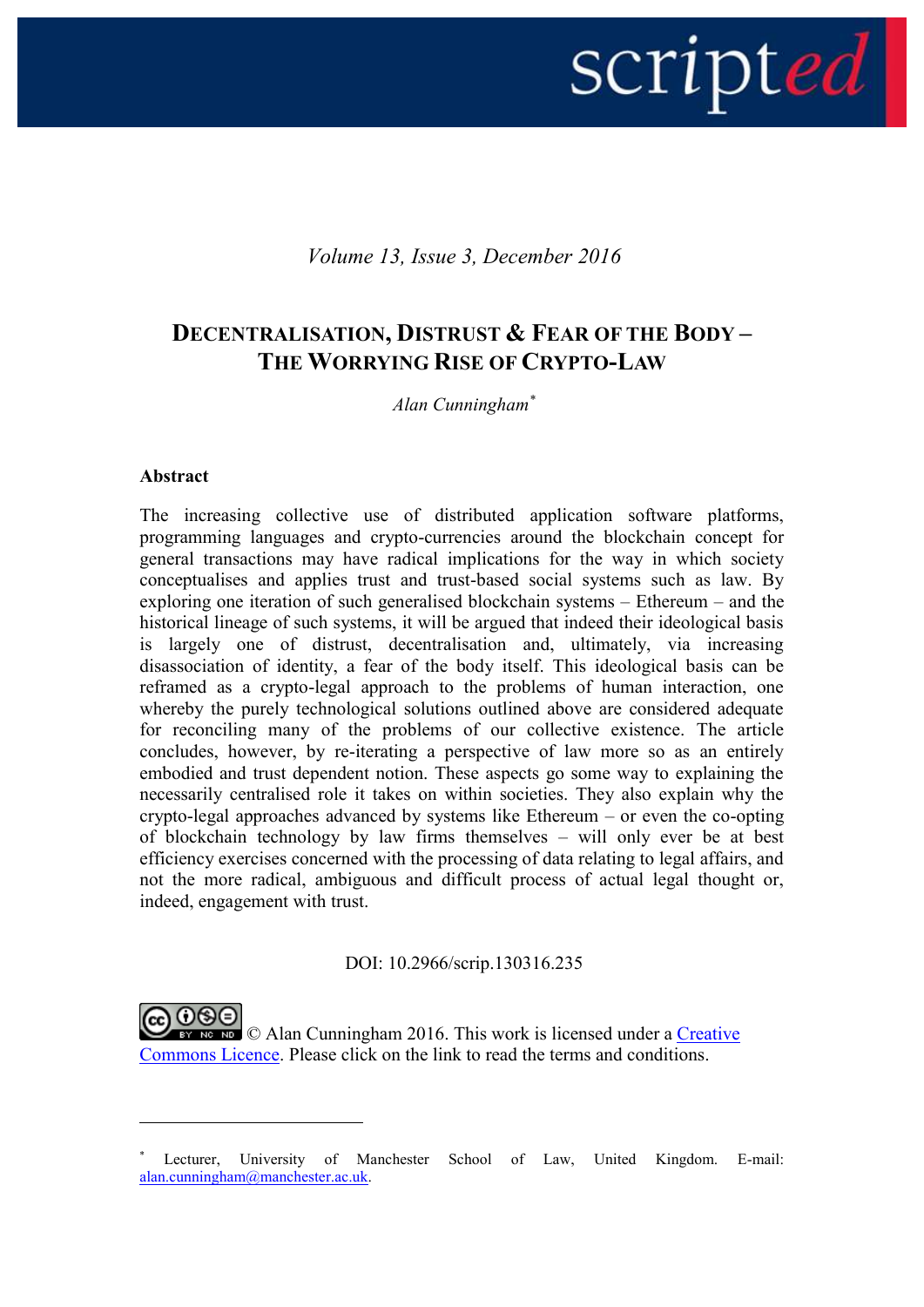## **1. Introduction**

The emergence and subsequent success of Bitcoin in 2009 was primarily driven by an underlying and, at the time, somewhat unheralded technology, the now infamous blockchain. Put simply, the blockchain ensured that Bitcoin could fulfil its promise of decentralisation from mainstream institutions and still function. Bitcoin, however, was concerned specifically with one function only, the decentralisation and anonymisation of *payment transactions.* Since its emergence, the blockchain concept has been coopted, in conjunction with other technologies and principles, to apply to potentially all manner of transactions.

This move towards generalising the application of the blockchain concept has important implications for the notion of trust and trust-based social systems such as law. This is due to the fact that the entire basis for the development of the blockchain system within Bitcoin was to ensure that the so-called "weakness" of the trust-based model (whereby individuals and institutions are trusted, but trust can never truly be guaranteed,) could, in theory, be bypassed.

In this article, I will examine some of the implications – but more so the somewhat problematic ideological basis – of this move towards generalised blockchain applications. By exploring one specific iteration of generalised blockchain, a platform called Ethereum, I hope to illustrate the potential danger in how society conceptualises law, particularly in regard to the important role played in law by trust, centralisation and, for the most part, an identifiable bodily involvement.

## **2. Ethereum**

1

Ethereum is "a decentralized platform that runs smart contracts: applications that run exactly as programmed without any possibility of downtime, censorship, fraud or third party interference."<sup>1</sup> Fuelled by a crypto-currency called Ether, which can be purchased, gifted or obtained through the voluntary validation of transactions on the network, individuals pay for programs running on Ethereum.<sup>2</sup> Programs running on the Ethereum platform may in turn generate their own internal crypto-currencies using the platform, but what is more interesting about Ethereum and the programs running upon it are the uses to which they can be put.

Examples of current projects include: decentralised applications such as Airlock, a "next generation keyless access protocol for smart property"<sup>3</sup>; Boardroom, a "block chain governance suite" that amongst proposed uses includes arbitration and equity allocation to board members<sup>4</sup>; and slock.it<sup>5</sup>, wherein "slocks", or smart, safe, secure locks, control real world physical objects (the owner of a slock sets a deposit, if

 $1.4$ Ethereum: "Ethereum: Homestead Release Blockchain App Platform" (2016) available at [https://www.ethereum.org](https://www.ethereum.org/) (accessed 10 Nov 16).

<sup>&</sup>lt;sup>2</sup> As of the date of writing (30 October 2016), 1 Ether was worth, respectively, Euro 9.33, £8.41, \$10.25 and 0.0145 Bitcoin.

<sup>&</sup>lt;sup>3</sup> "airlock" available at <http://www.oranjeblock.com/airlock/> (accessed 10 Nov 16).

<sup>&</sup>lt;sup>4</sup> "Boardroom: Blockchain Governance DApp" (2015) available at [http://boardroom.to](http://boardroom.to/) (accessed 10 Nov 16).

<sup>&</sup>lt;sup>5</sup> "Slock.it" (2015) available at **[https://slock.it](https://slock.it/)** (accessed 10 Nov 16).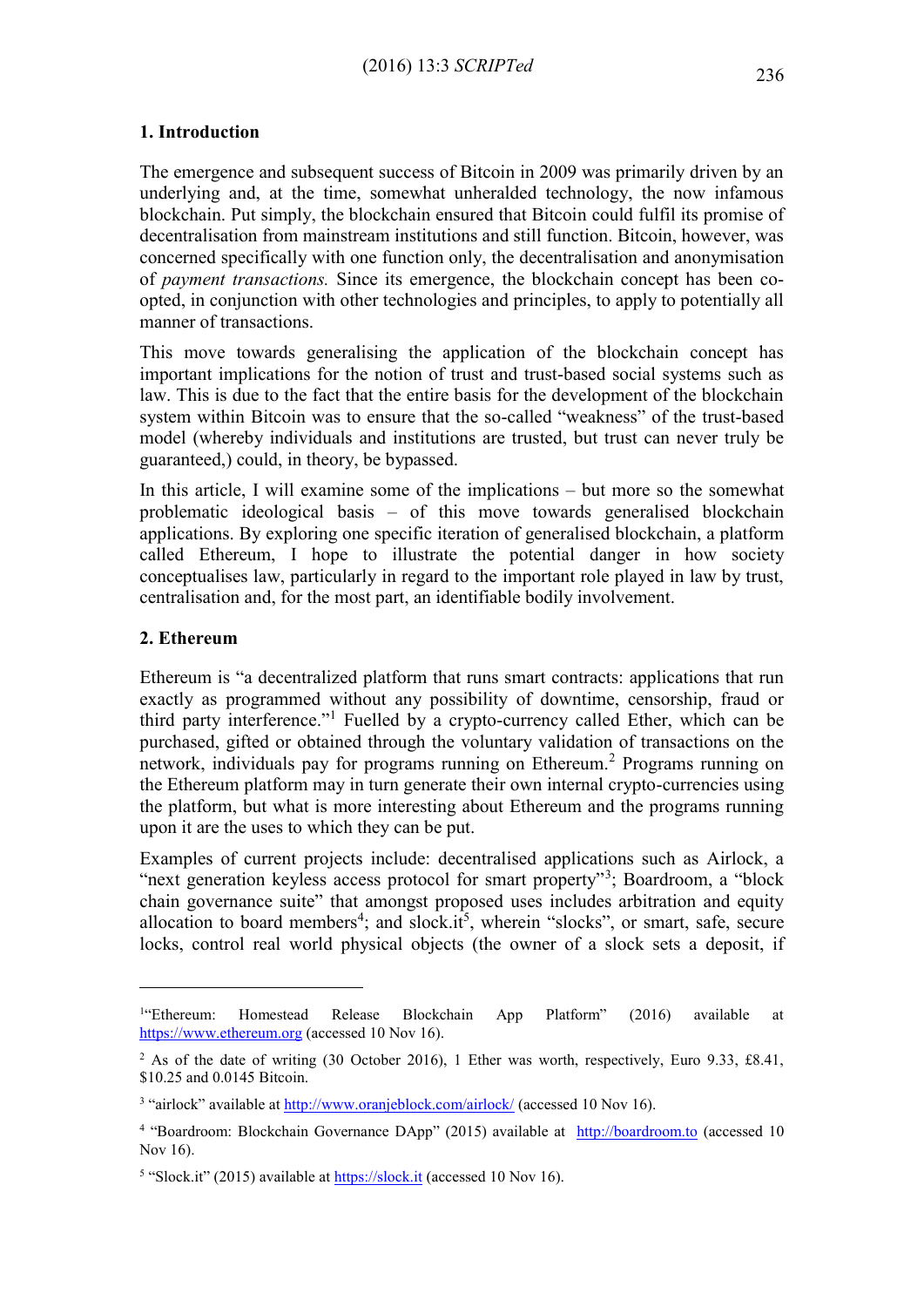necessary, and a price for using the item; users find slocks using mobile apps and make a payment on the Ethereum blockchain). Of particular interest to lawyers, law firms, and perhaps technology companies or technologists who may view the law as just another service in need of a disruption they can provide, is how Ethereum proposes the handling of such generalisable transactions.

It is suggested that that the use of a blockchain, in conjunction with a crypto-currency, Turing completeness, and a decentralised, largely anonymous structure, will guarantee the enforceability element of such transactions, without any need for trusted third parties or, indeed, trust in the law as a reliable social praxis. This paper is not primarily concerned with the role of the law in regulating the space that technologies such as Ethereum have opened or will open up. Rather it is concerned with the ideological perspective that appears to be driving such developments and how that perspective conflicts with another, perhaps more valuable perspective, about what the law can be.

What is unique about the projects listed above, and specifically with Ethereum, is therefore not necessarily the substance of what they want to do i.e. what substantive matters any particular Ethereum-based contract is concerned with, such as insurance or leasing of property. It is instead the manner of execution. Given how transaction success is guaranteed within such systems, one can see that a particular perspective on "what law is" is maintained. It is seen as largely untrustworthy, too centralised within large institutions and, ultimately, fearful of the role the body plays in interacting and adjudicating with others.<sup>6</sup> All transactions running on Ethereum will, it is argued, be cryptographically secure, decentralised (not dependent on trusted third party intermediaries for any aspect of the transaction, apart from the code, of course, a point which I will address later) and anonymous<sup>7</sup>.

Given the potential range of uses of Ethereum (including not just the applications mentioned above but also the creation of, for example, democratic autonomous organisations  $(DAOs)^8$ , or the development of trustless crowd sales<sup>9</sup>), these relatively new ways of transacting will have important and potentially radical implications.

<sup>6</sup> By body I mean the primarily physical nature of the body inhabited by the individual, the body, therefore, as a largely untrustworthy human element in transactional affairs (the impossibility of absolute trust being due to the physicality of the body, the physical constraints any body imposes on our more easily realized ideals). I write this not to denigrate the notion of the body; quite the opposite. As will be discussed later in this article, it is precisely this element of our bodily existence that law relates – and should relate – to. Given the crypto-anarchistic basis of decentralized systems such as Ethereum – the aspiration towards abstraction of agency from any slightly more compromised physicality – this definition, and my emphasis on fear of bodies as an ideological position underlying decentralized systems, is both apt and necessary.

 $\frac{7}{7}$  Although via basic network analysis techniques, Ethereum cannot be considered completely anonymous – as it would have some believe. However, Ethereum certainly reinforces pseudonymity through the dissociation from body and identity that it involves.

<sup>8</sup> Instead of, as with traditional organisations, having to "hire managers, find a trustworthy CFO to handle the accounts, run board meetings and do a bunch of paperwork", Ethereum suggests that you instead "simply leave all that to an Ethereum contract. It will collect proposals from your backers and submit them through a completely transparent voting process." As they add, "One of the many advantages of having a robot run your organisation is that it is immune to any outside influence as it's guaranteed to execute only what it was programmed to."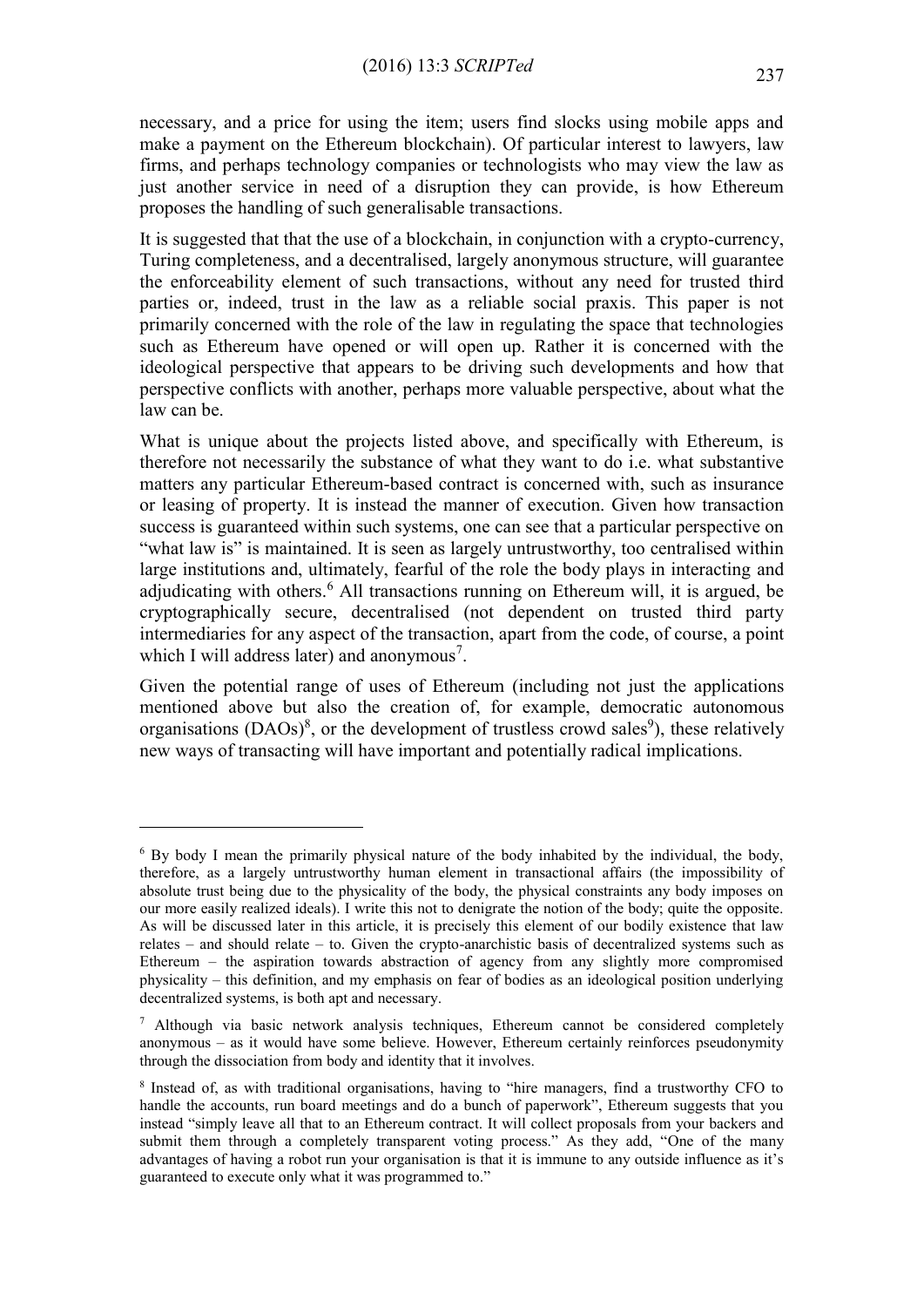An important preliminary aside regarding these DAOs – or, rather, one DAO in particular (important as reference will be made to this DAO throughout). In June 2016, and in a major blow to the claims of Ethereum as being highly secure and immune to outside influence, a hack was undertaken on a DAO that had been created as a vehicle for supporting Ethereum related projects. This DAO is generally referred to as "The DAO" (or the DAO Hub), given its success in relation to other deployed DAOs. The DAO, through the purchase of DAO tokens (which provide voting rights to owners) had accumulated roughly \$130million worth of Ether by the time of the hack. The purpose of the DAO fund was to fund sharing economy projects.

In June 2016, however, and taking advantage of a vulnerability in how members exited from the DAO, a hacker removed Ether units worth, at the time of the hack, some \$76 million (not unexpectedly, the dollar value of Ether units plummeted in the wake of the hack). Generally considered to be an issue with the DAO and not with Ethereum itself, the Ethereum community considered a number of solutions to the theft (solutions were still possible as there is a 27 day waiting period factored into exits). These solutions were to do nothing; a soft fork; or a hard fork. Soft forking would have added a patch to the Ethereum code to freeze the stolen Ether so that it could not be used. Hard forking would roll back the transactions in the blockchain and effectively reverse the hack. Ethereum community members voted for the hard fork and it was undertaken in July 2016.

This reaction to the hack – a decision being made by human beings based on circumstance and consensus, and not simply by code itself – illustrates the discrepancy between the aspirations of systems such as Ethereum and the reality of and need for contextual decision making in hard cases. The hard fork solution was a judgment call. Contextual elements had to be considered in deciding how to judge.

The implications of this hack will be the subject of more in-depth discussion throughout this article. Prior to that, however, and in order to understand and appreciate what systems such as  $E$ thereum<sup>10</sup> are doing and why they may have radical implications for trust, institutions and the law (indeed for the very idea of the state itself) one needs to look first at its antecedents.

In particular, one needs to look at Bitcoin, itself a decentralised system (albeit a decentralised *peer-to-peer payment* system). More specifically one needs to look at the *cryptographic* and *anarchistic* underpinnings of this antecedent. They highlight the role distrust (or rather a pining for trust that can be 100% guaranteed) and fear of the human element, emerging from the physical body, play in the architecture of blockchain-based systems.

<sup>9</sup> As provided on Ethereum.org, "Using Ethereum, you can create a contract that will hold a contributor's money until any given date or goal is reached. Depending on the outcome, the funds will either be released to the project owners or safely returned back to the contributors. All of this is possible without requiring a centralized arbitrator, clearing house or having to trust anyone." See note 1 above.

<sup>&</sup>lt;sup>10</sup> Equivalent systems include: Counterparty (although Counterparty is more concerned with the decentralisation of finance); Monax (previously 'Eris' and more similar to Ethereum) and Ripple (slightly less decentralised, more in-sync with existing institutional frameworks). "CP" (2016) available at counterpartyfoundation.org (accessed 8 Nov 16); "Monax: The Ecosystem Application Platform" (2016) available at [https://monax.io/?redirect\\_from\\_eris=true](https://monax.io/?redirect_from_eris=true) (accessed 8 Nov 16); "Ripple" (2016) available at [https://ripple.com](https://ripple.com/) (accessed 8 Nov 16).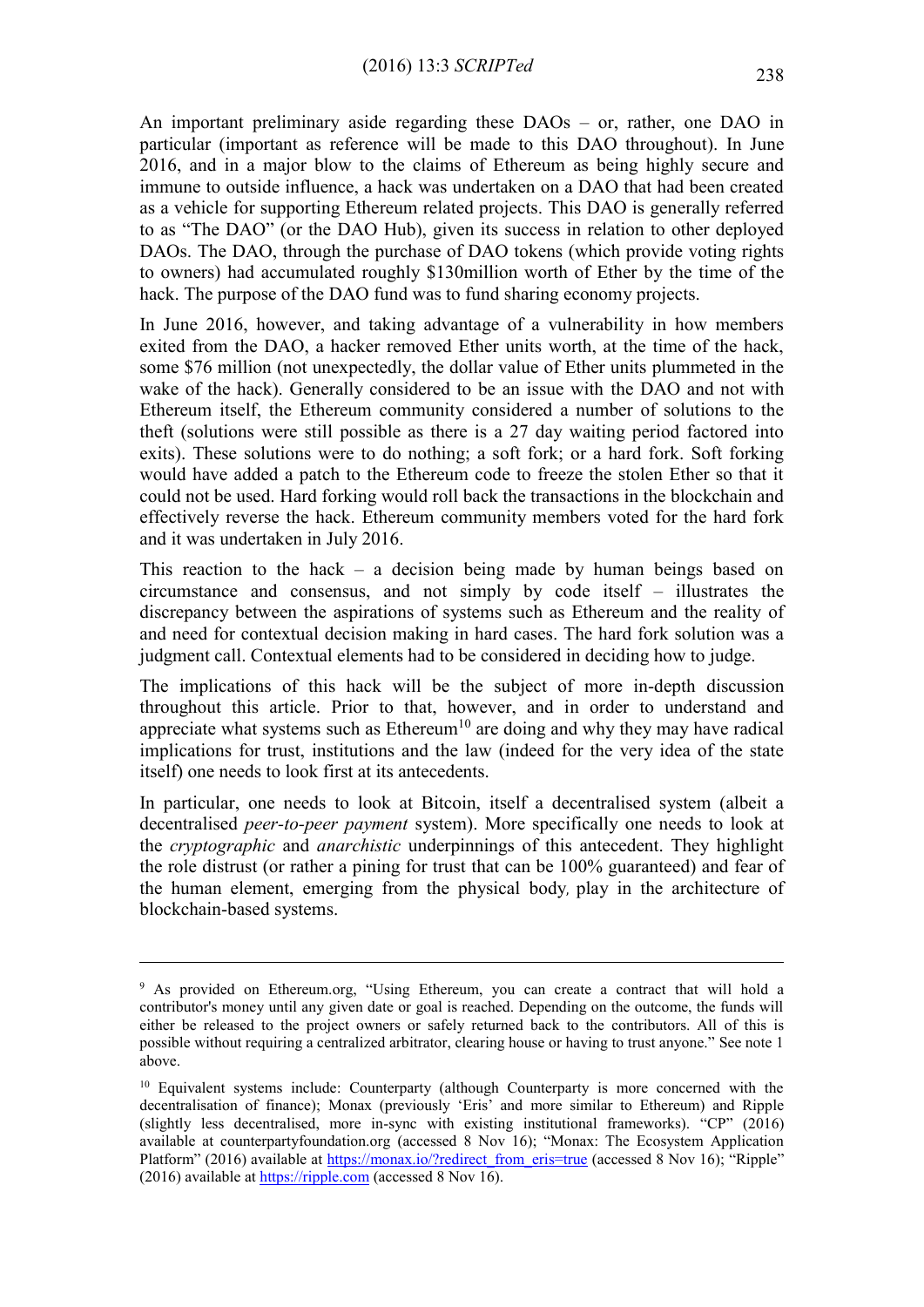#### **3. Cryptography and Currency**

It was, arguably,<sup>11</sup> Wei Dai who first suggested that a form of money controlled by *cryptography* rather than by a centralised banking authority or commercial bank – banks being nothing more than centralised (to varying degrees) but more importantly *trusted* institutions – could and indeed should be developed.<sup>12</sup> Cryptography, especially in relation to the transfer of data over the Internet, can be understood as the development of techniques – encryption methods – that can secure communication in the presence of potential, unrequested observance of third parties (governments, commercial organisations, private individuals). Such encryption techniques can ensure that data is kept confidential and also that it is authentic. The most basic level of encryption used online involves the use of public keys and private keys.<sup>13</sup> The parties to an encrypted communication are concerned primarily with ensuring that information is as private as it can be but they are equally concerned that they can trust that the encrypted message is from whoever they expect it to be from.

In this sense, privacy and trust – not necessarily easy to align completely – must enter into a compromise with each other. Privacy and trust are difficult, though not impossible, to align, because true privacy to the point of anonymity makes authentication of identification difficult. Conversely openness and trust are easier to align – at least offline – because of the need for the presence of the actual person and not an anonymous identifier. Absolute privacy therefore takes one further away from bodily presence, beginning with the separation of real identity, the link to the body, from pseudonymous identity. This separation is obviously appealing from certain political perspectives but it comes at a cost; that cost is the existence of a general level of trust regarding society at large. Here, we can begin to see the implications of the removal of previously trusted third parties, including, notably, the institution and the idea of law. The greater the level of privacy that is possible, the higher the risk to trust as a general concept and social practice.

The specific suggestion from Wei Dei regarding the development of a cryptocurrency was, as he termed it, "b-money" (a scheme for a group of "untraceable digital pseudonyms to pay each other with money and to enforce contracts amongst themselves without any outside help"<sup>14</sup>). Crucially, there were strong *anarchistic* elements underpinning the b-money concept. In understanding this anarchistic root, one can better appreciate the link to decentralisation and anonymity within blockchain based systems.

<sup>&</sup>lt;sup>11</sup> Nick Szabo, for example, is also considered one of the pioneers in this field, with his equivalent Bit Gold concept.

<sup>&</sup>lt;sup>12</sup> However, see also: J Bonneau et al, "SoK: Research Perspectives and Challenges for Bitcoin and Cryptocurrencies"(2015) *IEEE Symposium on Security and Privacy* available at <https://eprint.iacr.org/2015/261.pdf> (accessed 8 Nov 16).

 $13$  In such an encryption method the public key (the clue is in the name) is disseminated widely and freely to the public at large. One can easily encrypt the message on the sending side using this public key, but only the recipient (in theory) has access to the private key, which is used to decrypt the message upon receipt.

<sup>&</sup>lt;sup>14</sup> <http://www.weidai.com/> (accessed 27 Nov 16).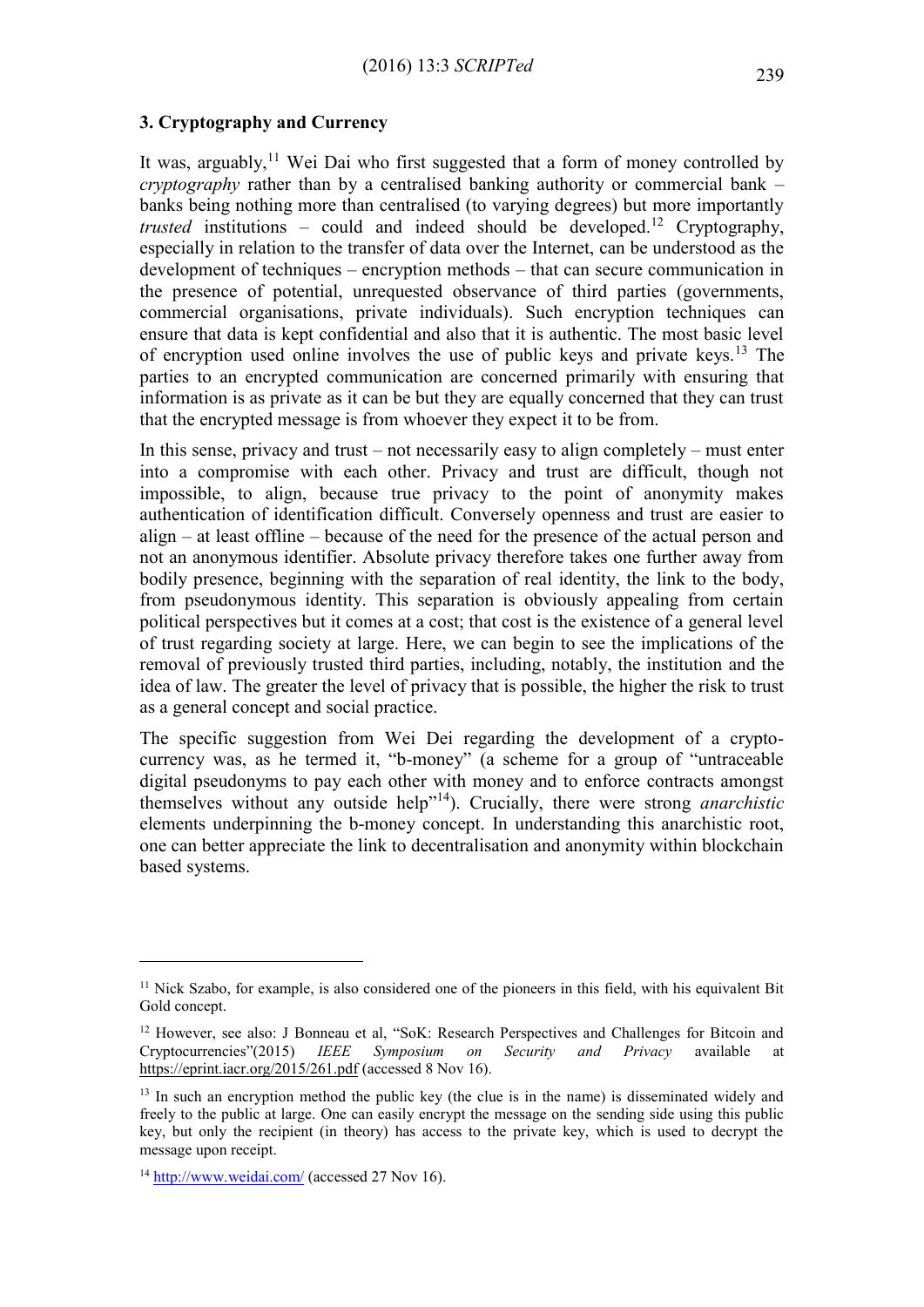# **4. Anarchy**

Dai has written, discussing crypto-anarchy:

Unlike the communities traditionally associated with the word "anarchy", in a crypto-anarchy the government is not temporarily destroyed but permanently forbidden and permanently unnecessary. It's a community where the threat of violence is impotent because violence is impossible, and violence is impossible because *its participants cannot be linked to their true names or physical locations (author's italics)*. 15

Here we see the abstraction of identity – the removal of actions from the body acting – almost to the point of disappearance. For the crypto-anarchist, the state has (or at least should have) no reach over the body. But note how this abstraction is aligned with a still very active agency, through technology and more specifically, cryptography.

The emergence of encryption alongside increased digitisation and distributed communications, and even more with the increased commercialisation and regulation of the Internet, must be understood in the broader context of changing political attitudes concerning privacy, trust and the role of centralised, governmental institutions. In particular, it needs to be understood not only in relation to the anarchistic underpinnings of decentralised systems (which can explain the distrust of third parties), but also in relation to their *libertarian* underpinnings (which can explain the requirement of a maintenance of agency alongside a very real distrust).

The cypherpunk movement of the early 1990s is a pertinent example of how these themes of privacy, trust and technology – and a particularly libertarian political philosophy – all mingled together to produce some rather interesting practical results that have continued to influence the decentralised transaction platforms of today.

# **5. Cypherpunk**

<u>.</u>

Cypherpunks – a neologism allegedly developed from the words *cipher* and *cyberpunk* (and not to be confused with the latter) – were described in "A Cypherpunk's Manifesto" as being "dedicated to building anonymous systems. We are defending our privacy with cryptography, with anonymous mail forwarding systems, with digital signatures, and with electronic money."<sup>16</sup>

Eric Hughes, the author of "A Cypherpunk's Manifesto", explained that, in defence of the "open society" the cypherpunk wanted to reconcile freedom of speech with privacy. Reconciling these two rights was felt to be necessary because of the increasing power of electronic communication. Moreover, such a reconciliation was necessary because of the increasing capability of governments to use powerful electronic communication technology for what might be potentially invasive uses e.g. increased civilian surveillance. Indeed, countering this increasing power appears to be

<sup>15</sup> W Dai, "B-Money" (1998) available at <http://www.weidai.com/bmoney.txt> (accessed 8 Nov 16).

<sup>16</sup> E Hughes, "A Cypherpunk's Manifesto" (1993), available at <http://www.activism.net/cypherpunk/manifesto.html> (accessed 8 Nov 16).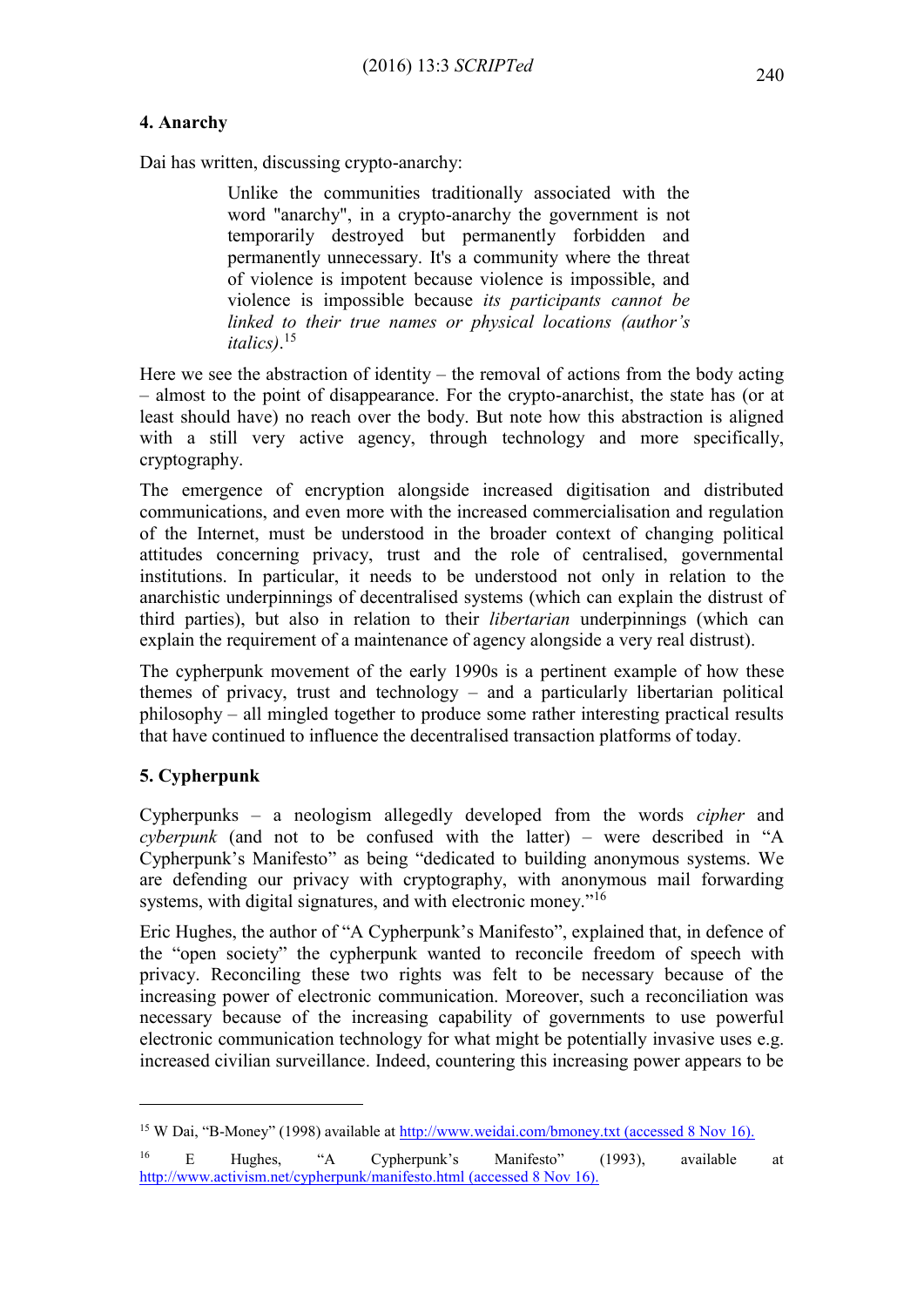the entire justification for the cypherpunk movement, if one views it as simply a very specific iteration of a libertarian organisation – one focused specifically on addressing freedoms in relation to electronic communication. Hughes has argued, "If I say something, I want it heard only by those for whom I intend it."<sup>17</sup> This is defensible, of course, but as any good lawyer will tell you, is dependent on the venue where the statement is made and often on the role of the person saying it.

Hughes goes on to argue, "If the content of my speech is available to the world, I have no privacy."<sup>18</sup> True again, in theory, but what one says is only really available to the whole world when one says it within the electronic medium. Privacy is easier to enforce in a small room in a house. Something posted online is much more difficult to keep private. In a sense, one can begin to see the non-compromising position that underpins much libertarian thinking. The individual is sovereign but society imposes somewhat annoying restrictions on the individual. These attitudes, I argue, feed into the architecture of contemporary decentralised platforms, but, problematically, cannot be indefinitely maintained in social systems. This is not to suggest, of course, that private individuals should not have a default expectation that private communications are private, even if made online. But it does speak to a potential unreasonableness inherent in libertarian conceptions of privacy. This unreasonableness may well be an ideological baseline for the systems and concepts that predate Ethereum and which, arguably, led to its emergence.

The difficulty for governments – and indeed commercial organisations – is that the data created through online transactions is too tempting to turn down. Indeed, companies provide individuals with free services in order to get their fill of it.<sup>19</sup> Hughes was well aware of this, writing that: "We cannot expect governments, corporations, or other large, faceless organizations to grant us privacy out of their beneficence. It is to their advantage to speak of us, and we should expect that they will speak."<sup>20</sup> As a result, he argued:

> We must defend our own privacy if we expect to have any. We must come together and create systems which allow anonymous transactions to take place. People have been defending their own privacy for centuries with whispers, darkness, envelopes, closed doors, secret handshakes, and couriers. The technologies of the past did not allow for strong privacy, but electronic technologies do. $^{21}$

All of this has to be read against the backdrop of broader political attitudes towards governments and commercial organisations operating in free-market societies, especially in the United States, with its long history of scepticism towards too much government.<sup>22</sup> Hughes, a mathematician, was not the only founding member of the

<sup>17</sup> *Ibid*.

<sup>18</sup> *Ibid*.

<sup>&</sup>lt;sup>19</sup> For example, note, *inter alia*, the entire free software as a service (SaaS) phenomenon.

 $20$  E Hughes, see note 16 above.

<sup>21</sup> *Ibid*.

 $22$  Ronald Reagan seemed to represent this feeling best when he memorably commented in his 1981 inaugural address as President of the United States, "Government is not the solution to our problem; government is the problem". Indeed, the very existence of the US can be seen as a perhaps admirable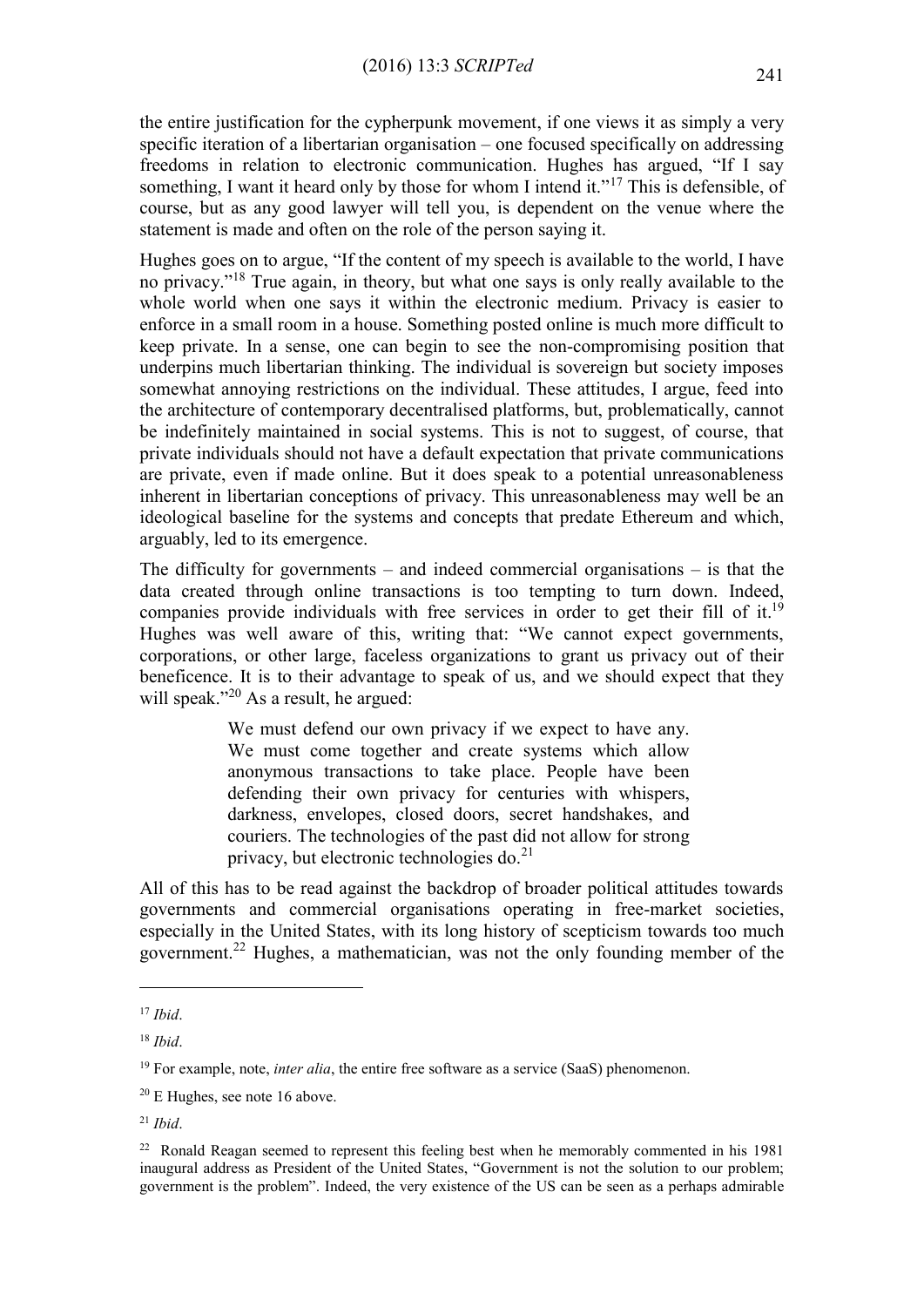Cypherpunks. The other two were Timothy C May, an electronic engineer, and John Gilmore, a self-proclaimed civil libertarian, and all members were US citizens.

Stephen Levy, writing in *Wired* magazine of an early Cypherpunk meeting at the offices of private company Cygnus Support, highlighted how: "everything has an underlying, if not explicitly articulated, political theme: the vital importance of getting this stuff out to the world for the public weal."<sup>23</sup> Technology was thus co-opted into realising this political objective with a great degree of faith – trust, in other words – placed in the ability of technology to assist in political aims. In the words of Hughes, evidencing a great degree of computationalism (to be discussed in more detail below): "That's the kind of society I want to build. I want a guarantee – with physics and mathematics, not with laws – that we can give ourselves real privacy of personal communication."<sup>24</sup>

Here we see the roots of what could be termed a very real *crypto-law*: fearful of the possibility of error, determined to obtain 100% accuracy in all matters, and, perhaps most crucially of all, somewhat sceptical of the necessary bodily element – the requirement for the bodily element – in all human affairs and especially in our conceptualisations of justice.

## **6. The Problem of Exchange, or: Existence is an Exercise in Compromise, even for Libertarians**

Privacy and decentralisation from the state and third parties are central tenets behind encryption use. Therefore there is an implicit support of libertarianism and tendency towards absolute agency, perhaps, in some iterations, towards complete anarchism (maybe even anarcho-capitalism, given the maintenance of currency concerns): the complete elimination of the state as a legitimate political system and organisation; the complete agency of the individual to act at his or her liberty. This mixed bag of political underpinnings of the early cypherpunk movement travelled through to developments such as crypto-currencies, although one might well wonder how anarchistic movements would favour the establishment of a *currency*. It is arguable, however, that a crypto-currency – as opposed to a normal currency – actually encourages separation from the state. More specifically, such crypto-currencies encourage separation from a state *that is feared* and perhaps eventually makes that state, as Dai puts it, "permanently forbidden and permanently unnecessary."<sup>25</sup>

The problem, of course, is that even for libertarians or anarchists, exchange is still necessary, and there is no guarantee that those with whom one is exchanging will share one's political belief or beliefs about how to live. Some might become completely self-sufficient, of course, but there will always be a limit to self-

 $23S$  Levy, "Crypto Rebels" (1994) available at [http://archive.wired.com/wired/archive/1.02/crypto.rebels\\_pr.html](http://archive.wired.com/wired/archive/1.02/crypto.rebels_pr.html) (accessed 8 Nov 16).

 $24$  E Hughes, see note 16 above.

<sup>25</sup> W Dai, see note 15 above.

reaction against too much government. Ronald Reagan "Inaugural Address" (1981) available at <http://www.presidency.ucsb.edu/ws/?pid=43130> (accessed 8 Nov 16). More recently, US Presidentelect Donald Trump can be seen as representing another, perhaps much more dangerous, iteration of this inherently sceptical approach towards the value of centralised government and intensive government involvement in certain matters.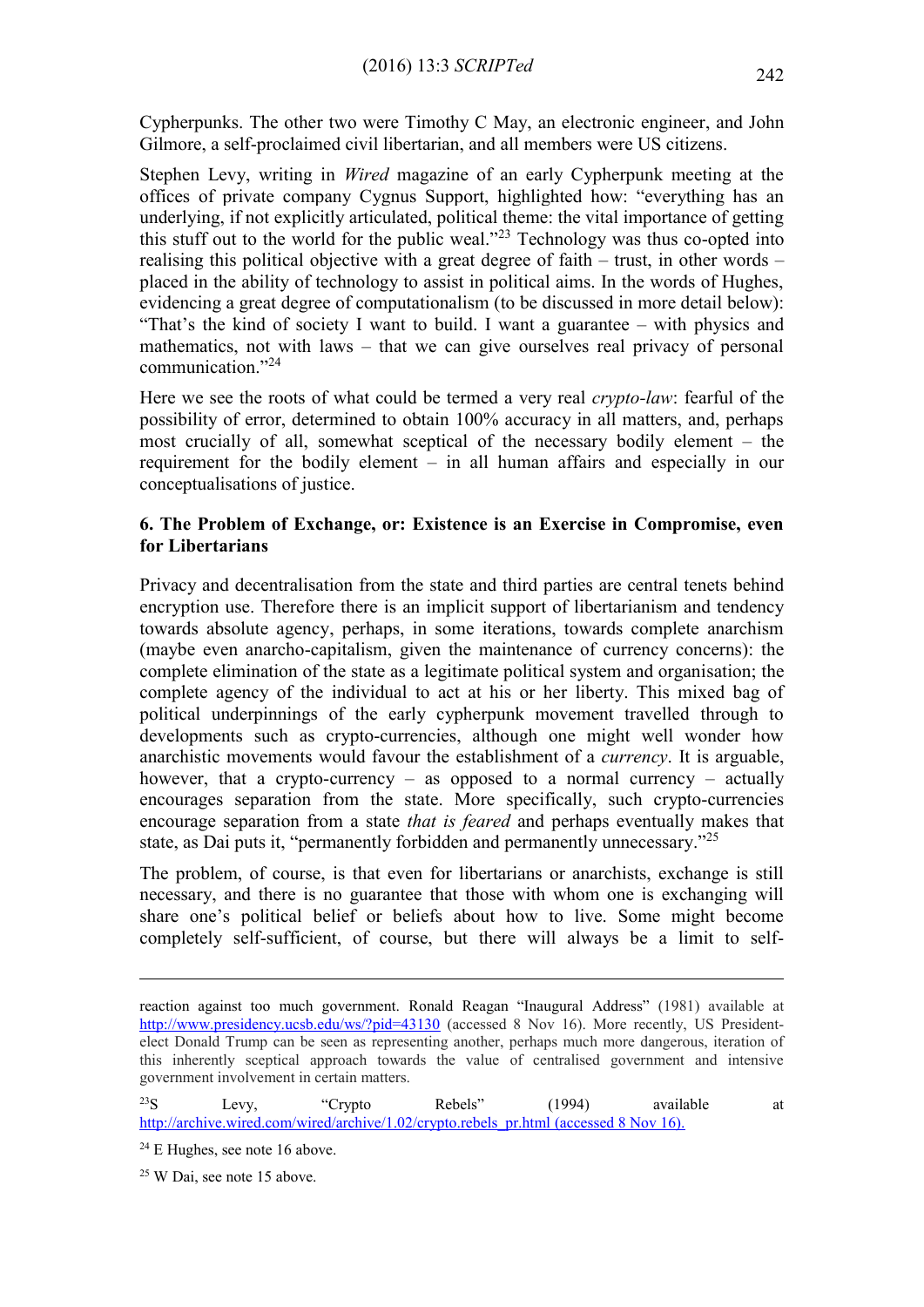sufficiency, especially in matters where specific skills or technologies are required. Exchange with those who perhaps still operate within the feared state, using its laws, currencies and potentially untrustworthy intermediaries, will therefore occasionally be required. Unless, of course, one can develop one's own medium of exchange. Doing so brings one closer to the libertarian dream of almost complete sovereignty.<sup>26</sup>

Dai acknowledged all of this and believed it to be the key element in developing such a crypto-anarchistic community, pointing out that:

> Until now it's not clear, even theoretically, how such a community could operate. A community is defined by the cooperation of its participants, and efficient cooperation requires a medium of exchange (money) and a way to enforce contracts. Traditionally these services have been provided by the government or government-sponsored institutions and only to legal entities. In this article I describe a protocol by which these services can be provided to and by *untraceable entities (author's italics)*. 27

This protocol was b-money and lack of traceability – effective encryption – was a core feature. The purpose of it was not to simply remove the role of government and third parties but to increase the sovereignty and agency of the individual alongside that. Dai in fact suggested two protocols, both of which assumed "the existence of an untraceable network, where senders and receivers are identified only by digital pseudonyms (i.e. public keys) and every message is signed by its sender and encrypted to its receiver."<sup>28</sup>

In the first protocol, every participant would maintain a separate database of how much money belonged to each pseudonym. "Money" would be created by the publication of a solution of a previously unsolved computational problem. The only conditions proposed by Dai regarding this process were that "it must be easy to determine how much computing effort it took to solve the problem and the solution must otherwise have no value, either practical or intellectual."<sup>29</sup> Dai's early work on b-money was notably referenced in the paper published by Satoshi Nakamoto<sup>30</sup> where he introduced the Bitcoin concept – a lineage that takes us even closer to the current decentralised systems.

<sup>&</sup>lt;sup>26</sup> Although, as my Manchester colleague Vincenzo Bavoso has pointed out in feedback on an earlier draft of this paper, this still does not answer the question: what is the value of money, and how is it developed? Bavoso considered that crypto-currencies could be seen as being completely baseless in value precisely *because of* the absence of the state. In this sense, any universal value only comes from an *imprimatur* from the majority and/or authoritative position. Thus, rather perversely, the creation and use of successful crypto-currencies in fact requires the establishment of some kind of authoritative/majority position, such as occurred, e.g. in resolving the DAO hack.

<sup>27</sup> W Dai, see note 15 above.

<sup>28</sup> *Ibid*.

<sup>29</sup> *Ibid*.

<sup>30</sup> S Nakamoto, "Bitcoin: A Peer to Peer Electronic Cash System" (2008) available at <http://nakamotoinstitute.org/bitcoin/> (accessed 8 Nov 16).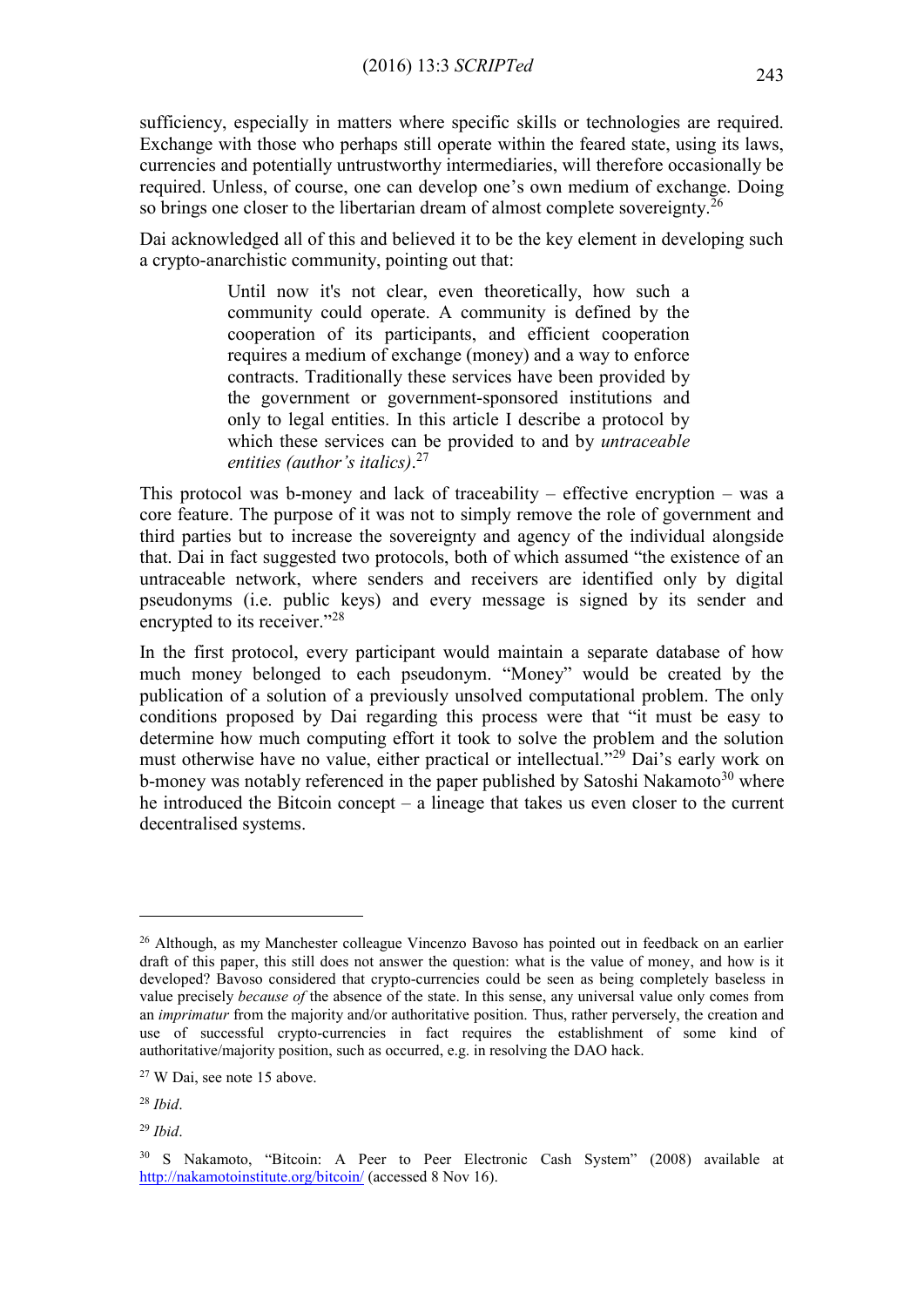# **7. Bitcoin**

Nakamoto introduced his paper on Bitcoin by arguing that while online commercial transactions rely almost exclusively on existing financial institutions to serve as a trusted third party to facilitate electronic payments, such systems suffer "from the inherent weaknesses of the trust based model."<sup>31</sup> One might wonder whether Nakamoto thought the trust based system had an inherent weakness or whether he simply could not accept anything less than a 100% percent guarantee of trust being enforced. It is at this stage of the philosophical lineage of the decentralised systems like Ethereum that a new element is added to the mix, alongside anarchism and libertarianism; something we can now term "computationalism". I argue that computationalism is a complete faith in the ability of mathematics and technology to eradicate problems emerging from human behaviour.

In theory, Nakamoto is right; it is arguable that trust is completely defined by an acceptance of the possibility of betrayal. In other words, trust incorporates an understanding that no one person can be trusted completely. Without this element of risk, there is no trust. Arguably, however, what is more important than being assured that one can trust someone 100% is instead a guarantee that one can trust them to be competent in the trust relationship *in some way*. Therefore, I argue that from the very beginning, Nakamoto fundamentally misunderstood the notion of trust, expecting it to be perfect, neglecting inevitable problems associated with the element of trust in transactions. This misunderstanding feeds into the architecture of all decentralised systems that emerge from the block-chain technology (as was illustrated with the DAO hack). In fact, I argue that this mistaken understanding of trust drives most, if not all, of the associated decentralised systems, albeit somewhat implicitly. Expectations regarding trust, and understandings of the nature of trust are, in this sense, far too high.

Nakamoto argued that what was needed to facilitate the trust required (100%) was "an electronic payment system based on cryptographic proof instead of trust, allowing any two willing parties to transact directly with each other without the need for a trusted third party."<sup>32</sup> In other words, to create a fully trustworthy transaction, trust as a social construct must be replaced with a different type of trust: a trust only in mathematics.

# **8. Double Spending and Trust**

Nakamoto argues that Bitcoin was also a response to a specific problem, the so-called "double-spending" problem. Double spending is complex, but it is an important concept to understand. As a problem to which the blockchain responds, it further illustrates the necessary side-lining of trusted third parties within blockchain based systems. Double spending occurs in digital cash systems and results from the fact that unlike transactions with physical token money, such as a coin or a note, it is difficult to prevent people from spending digital cash twice. Electronic files can be easily replicated. One possible solution to this problem is, as Nakamoto argued:

> to introduce a trusted central authority, or mint, that checks every transaction for double spending. After each transaction,

<sup>31</sup> *Ibid*.

<sup>32</sup> S Nakamoto, see note 30 above.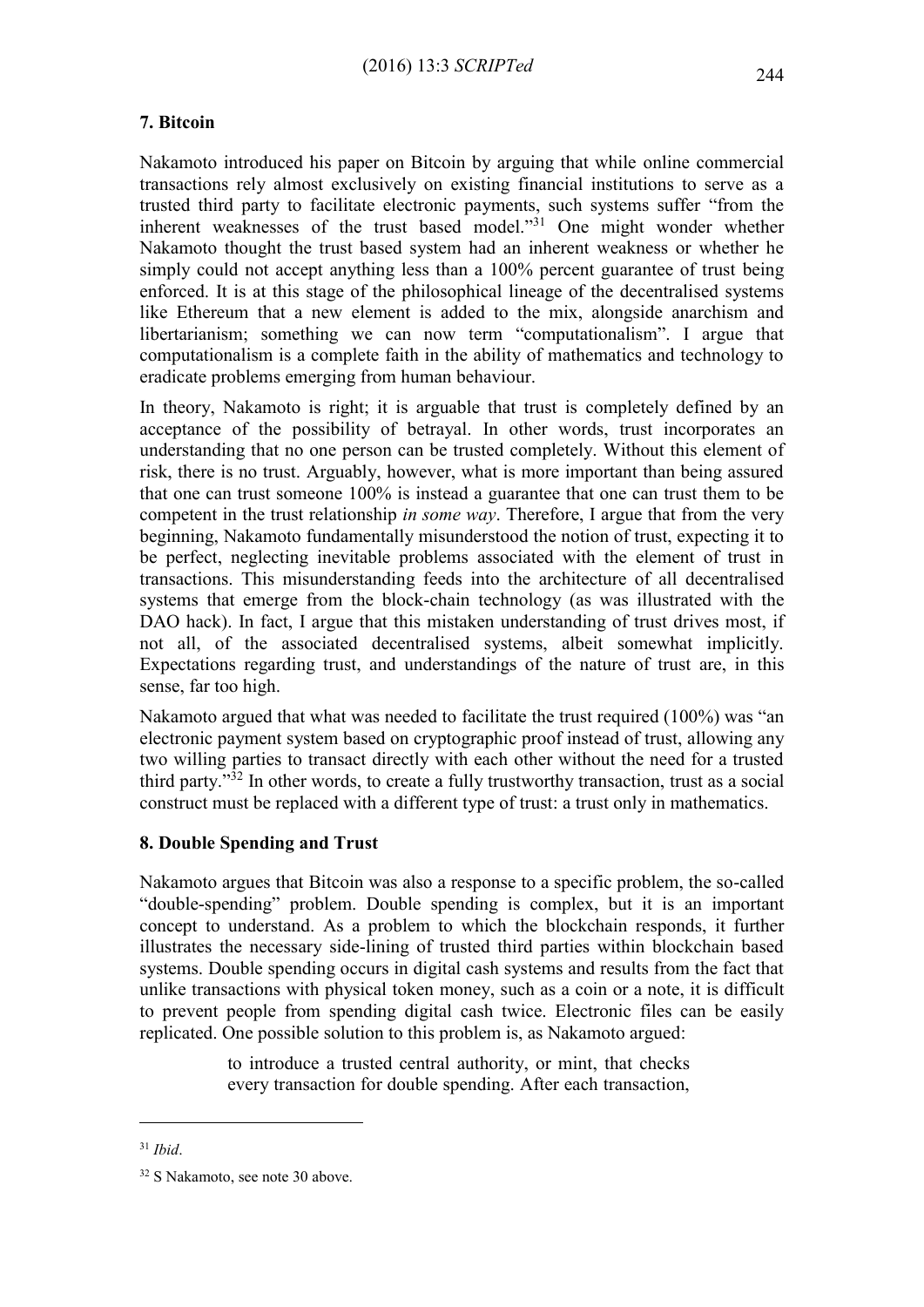the coin must be returned to the mint to issue a new coin, and only coins issued directly from the mint are trusted not to be double-spent. The problem with this solution is that the fate of the entire money system depends on the company running the mint, with every transaction having to go through them, just like a bank.<sup>33</sup>

In other words, as with most socially complex systems, someone *other* than oneself has to be trusted. At a certain point, if one is interacting with others, someone or, indeed, something, has to be trusted.<sup>34</sup>

Of course, given the crypto-anarcho-capitalistic tendencies underlying the Bitcoin project, this solution of a single, centralised, trusted third party such as a mint was considered unsatisfactory. Due to the computationalism inherent in the thinking of the participants, technology was believed to offer a more secure solution.

Nakamoto suggested in his paper that the system itself needs a way "for the payee to know that the previous owners did not sign any earlier transactions"; or, in other words, "the earliest transaction is the one that counts". And, as he also stated, "the only way to confirm the absence of a transaction is to be aware of all transactions. In the mint based model, the mint was aware of all transactions and decided which arrived first."<sup>35</sup> The mint based model, relying as it does on the very existence of the mint as a third party (and also on its administration and running by actual, potentially untrustworthy, people) is not satisfactory in counteracting the weaknesses of the trust based model.

Crucially, therefore, Nakamoto argued that to solve the double buying problem without recourse to a trusted third party, all transactions must be publicly announced and a system required for participants to agree to a single history of the order in which they were agreed. This public nature to the transactions is admirable, but should not distract from the concurrent retreat into an excessive, and potentially problematic, individual sovereignty. Publication only serves as a retreat from trust as a social, necessarily flawed construct.

The Bitcoin solution was a combination of (a) timestamp server and (b) application of the Proof-of-Work concept. Proof-of-Work – a concept first coined by Jakobsson and Juels<sup>36</sup> – is a notion whereby, in contrast to a number of cryptographic protocols

<sup>&</sup>lt;sup>33</sup> *Ibid*. I am reminded here of a comment by Bertrand Russell, that "Man is not a solitary animal, and so long as social life survives, self-realisation cannot be the supreme principle of ethics" (B Russell, *A Short History of Western Philosophy* (London: Routledge*,* 2016)). One could compare this with another comment, by Nietzsche: "Every superior human being will instinctively aspire after a secret citadel where he is set free from the crowd, the many, the majority" (F Nietzsche, *Beyond Good & Evil* (London: Penguin, 2003)) – which perhaps represents the more libertarian side of the human interaction coin.

<sup>&</sup>lt;sup>34</sup> Of course, the separation of powers theory, which was instrumental in US government evolution (and itself a reaction to what was felt to be a much too centralised and powerful government) could also offer an alternative solution. Perhaps in the future landscape of decentralised systems this might be a possibility. But why would the decentralised platforms allow for this – and why, perhaps, should they?

<sup>35</sup> S Nakamoto, see note 30 above.

<sup>36</sup> M Jakobsson and A Juels, "Proofs of Work and Bread Pudding Protocols", in B Preneel, (ed.) *Communications and Multimedia Security* (Kluwer Academic Publishers, 1999), 258–272.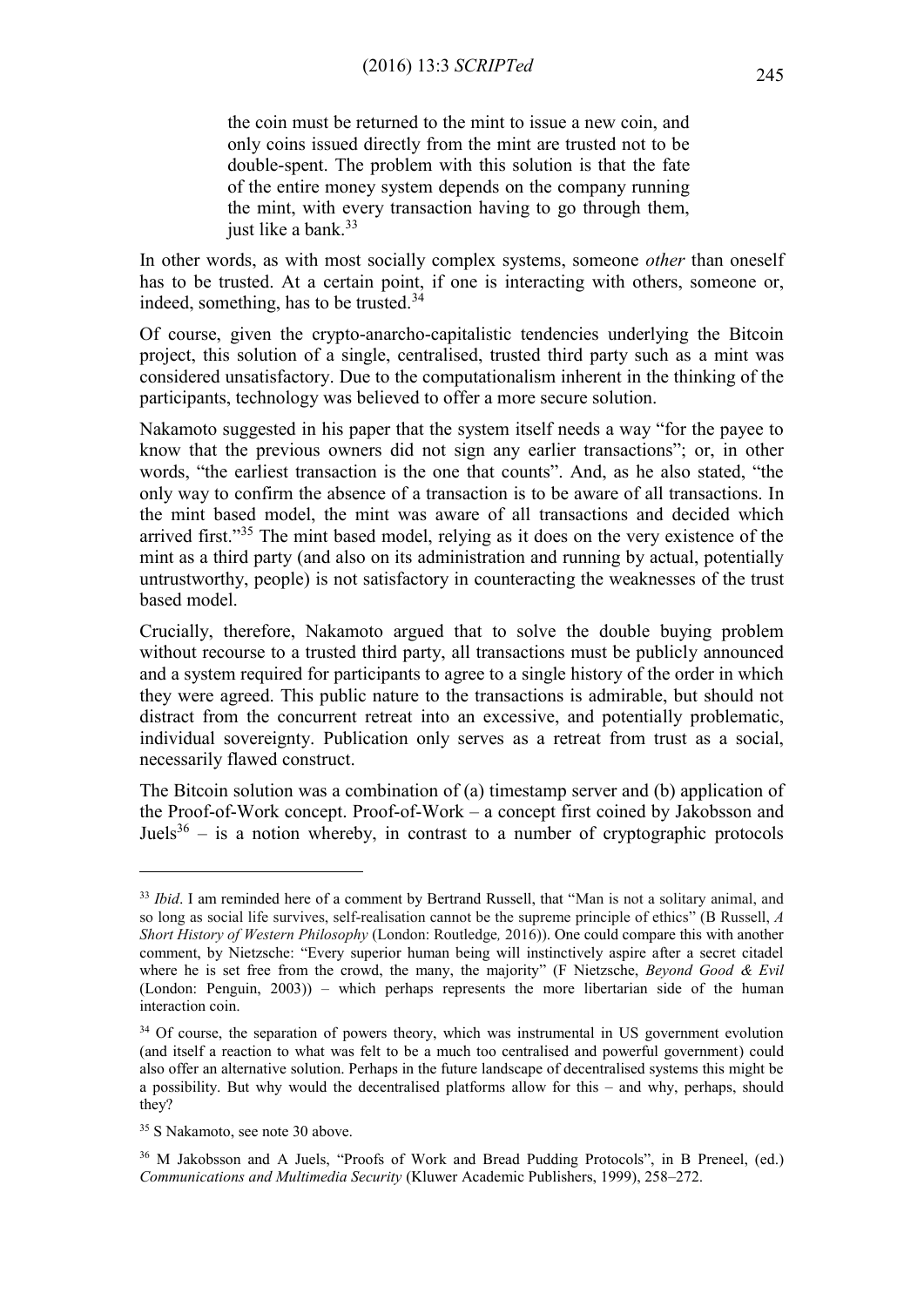where "a prover seeks to convince a verifier that she possesses knowledge of a secret or that a certain mathematical formula holds true", a prover instead "demonstrates to a verifier that she has performed a certain amount of computational work in a specified amount of time."<sup>37</sup> The timestamp server works by "taking a hash of a block of items to be timestamped and widely publishing the hash, such as in a newspaper of Usenet post. The timestamp proves that the data must have existed at the time, obviously, in order to get the hash."<sup>38</sup> The combination of the two facilitates electronic transactions without relying on trust. Trust is thus replaced with proof of work and a timestamp.

The innovative element of Bitcoin is the fact that there is no "trust" involved in the sense that there is no known backer, no recognised issuer such as a national central bank and of course, therefore, there is no established value embodied in the third party. As noted in The Economist:

> This set-up is the first workable solution to one of the more nagging problems of the digital realm: how to transfer something of value from one person to another without middlemen having to make sure that the item is not copied or, in the case of money, spent more than once? And Bitcoin does the trick while being open (unlike conventional payment mechanisms, which aim for security by shielding themselves from outsiders). This means that third parties can make use of Bitcoin's features without having to ask anyone for permission—as is the case with the Internet.<sup>39</sup>

What are of some value, of course, are these very facts. The non-existence of such institutions is the thing of value. It is itself illustrative of a severe (but arguably deserved) lack of trust in established and centralised banking institutions in developed economies and an interest in developing alternatives, but also of the fact that the trust has simply been displaced. For those involved trust does exist, just simply in themselves alone; in their individuality, once allied with the requisite technology.

Admittedly, Bitcoin is only a solution to a number of trust and encryption problems in pursuit of a digital cash system that could eliminate the need for a trusted third party or centralised institutions. It contains political underpinnings but is focused purely on digital cash. Ethereum and systems like it address a much wider field of activity.

#### **9. Ethereum**

Proponents of Ethereum, and of decentralised systems like it, are positing that certain concepts contained within the Bitcoin model can be adapted *for potentially any transactional use*; or at least any transaction requiring some form of consensus, which is much the same thing. As stated in the current Ethereum white paper:

> Satoshi Nakamoto's development of Bitcoin in 2009 has often been hailed as a radical development in money and currency,

<sup>37</sup> *Ibid*.

<sup>38</sup> M Jakobsson and A Juels, see note 36 above.

<sup>&</sup>lt;sup>39</sup> "Bitcoin's Future: Hidden Flipside" (2014) available at [http://www.economist.com/news/finance](http://www.economist.com/news/finance-and-economics/21599054-how-crypto-currency-could-become-internet-money-hidden-flipside)[and-economics/21599054-how-crypto-currency-could-become-internet-money-hidden-flipside](http://www.economist.com/news/finance-and-economics/21599054-how-crypto-currency-could-become-internet-money-hidden-flipside) (accessed 8 Nov 16).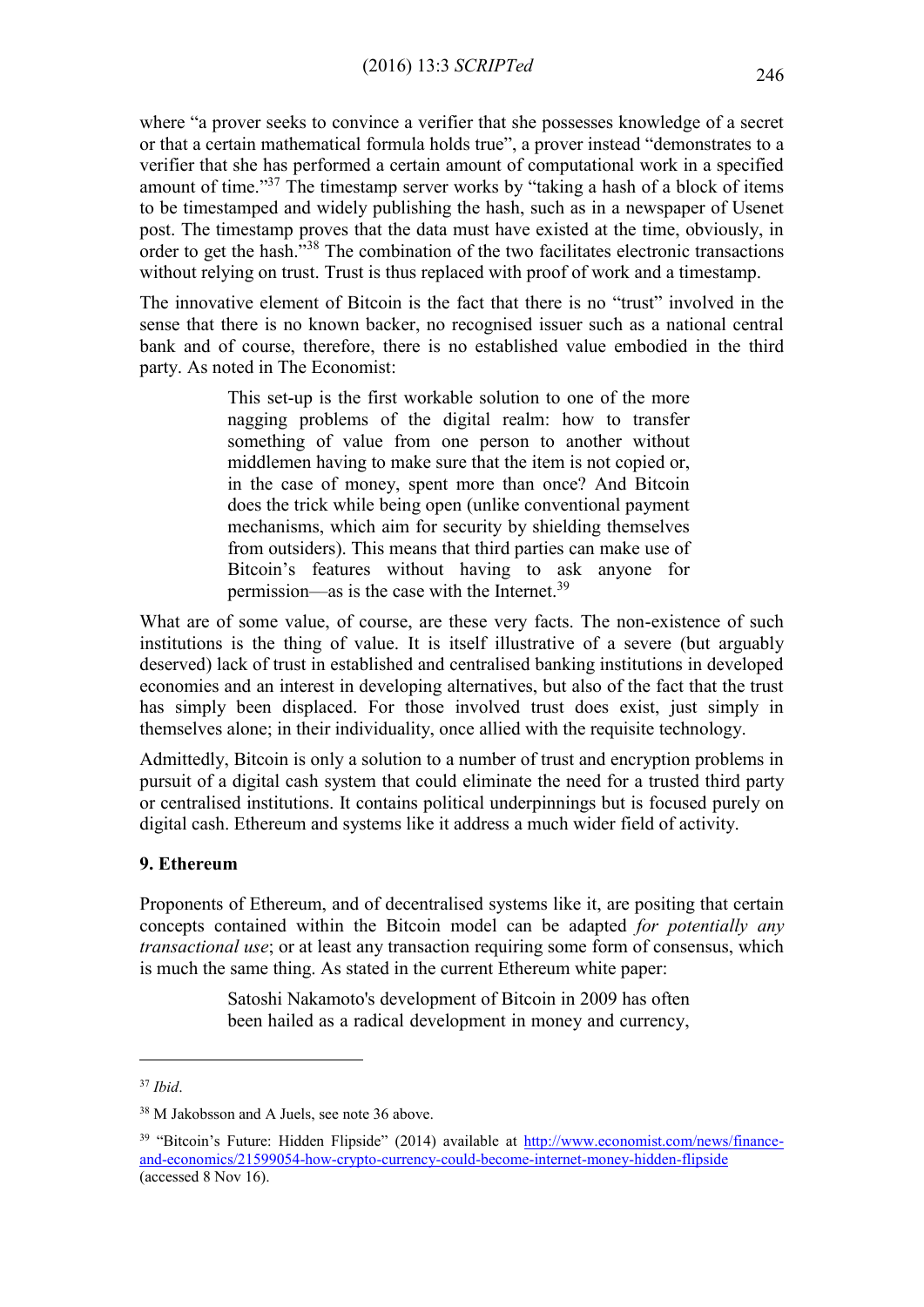being the first example of a digital asset which simultaneously has no backing or ["intrinsic value"](http://bitcoinmagazine.com/8640/an-exploration-of-intrinsic-value-what-it-is-why-bitcoin-doesnt-have-it-and-why-bitcoin-does-have-it/) and no centralized issuer or controller. However, another, arguably more important, part of the Bitcoin experiment is the underlying blockchain technology as a tool of distributed consensus.<sup>40</sup>

The white paper refers to commonly cited applications of this innovative blockchain technology such as "using on-blockchain digital assets to represent custom currencies and financial instruments"; "the ownership of an underlying physical device"; "nonfungible assets such as domain names"; as well as "more complex applications involving having digital assets being directly controlled by a piece of code implementing arbitrary rules…or even blockchain-based "[decentralized autonomous](http://bitcoinmagazine.com/7050/bootstrapping-a-decentralized-autonomous-corporation-part-i/)  [organizations](http://bitcoinmagazine.com/7050/bootstrapping-a-decentralized-autonomous-corporation-part-i/)."<sup>41</sup>

Key in all of this, of course, is the blockchain concept, first established to deal with weaknesses in the so-called "trust based model" concerning the minting of money.

# *9.1 Applying the Proof of Work Blockchain Concept to All Things*

The Economist has another way of describing the blockchain concept; it is instead "the great chain of being sure about things".<sup>42</sup> Or, as it was also put, it is "a way of making and preserving truths", offering "a way for people who do not know or trust each other to create a record of who owns what that will compel the assent of everyone involved."<sup>43</sup>

The blockchain is simply the chain of the proof of work plus the timestamp server. Once the proof of work exists, along with a time stamp, a block is created, itself containing a hash code of the previous blocks header data. As pointed out, "this hashing is a one way street" and "it is this concatenation that makes the blocks into a chain".<sup>44</sup> Within Bitcoin, creating blocks creates new bitcoin. Most data in the blockchain are concerned with bitcoin, but they do not have to be. In this respect, it has been suggested, "Mr. Nakamoto has built what geeks call an "open platform"—a distributed system the workings of which are open to examination and elaboration."<sup>45</sup>

Ethereum builds upon the blockchain innovations developed in the Bitcoin concept and, indirectly, the conceptual avoidance of reliance on a trusted third party. For Nakamoto, the problem was in trusting a third party with money going in and out of the mint. With Ethereum, the problem of trust is compounded by application to a much wider group of transactions, and in a way can be viewed not as a problem with

<u>.</u>

<sup>45</sup> *Ibid*.

<sup>&</sup>lt;sup>40</sup> "White Paper: A Next Generation Smart Contract and Decentralised Application Platform" (2016) available at<https://github.com/ethereum/wiki/wiki/White-Paper> (accessed 8 Nov 16).

<sup>41</sup> *Ibid*.

<sup>&</sup>lt;sup>42</sup> "Blockchains: The Great Chain Of Being Sure About Things" (2015) available at [http://www.economist.com/news/briefing/21677228-technology-behind-bitcoin-lets-people-who-do](http://www.economist.com/news/briefing/21677228-technology-behind-bitcoin-lets-people-who-do-not-know-or-trust-each-other-build-dependable)[not-know-or-trust-each-other-build-dependable](http://www.economist.com/news/briefing/21677228-technology-behind-bitcoin-lets-people-who-do-not-know-or-trust-each-other-build-dependable) (accessed 8 Nov 16).

<sup>43</sup> *Ibid*.

<sup>44</sup> *Ibid*.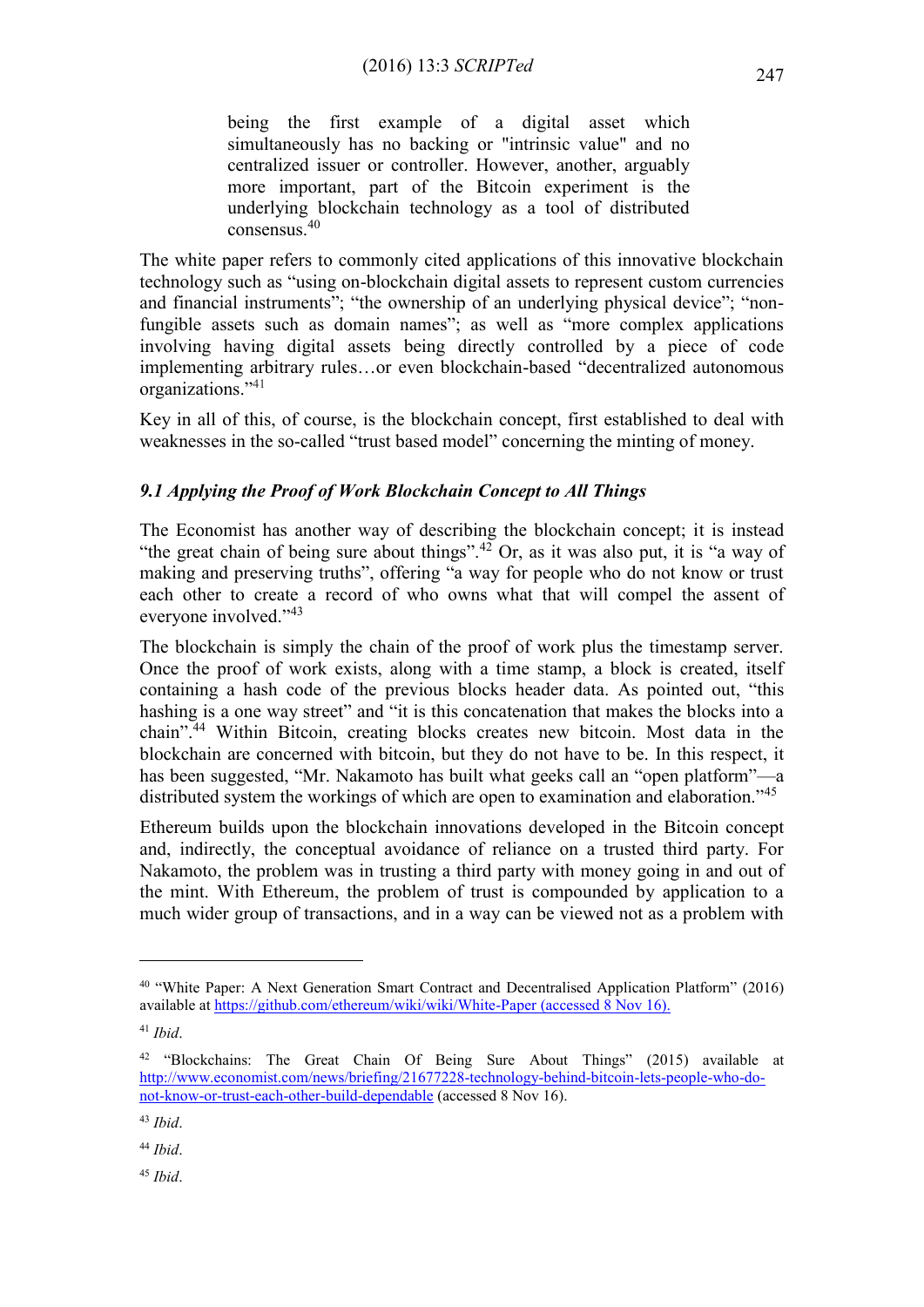trust but as a concern about having more agency in all things. The problem thus turns into one of trusting information use *generally;* having agency over potentially anything, with the blockchain. This problem is otherwise known as the "Byzantine General Problem" (or BGP), a problem in computer science where by trust in general is hard to establish. Simply put:

> Imagine a group of generals of the Byzantine army camped with their troops around an enemy city. Communicating only by messenger, the generals must agree upon a common battle plan. However, one or more of them may be traitors who will try to confuse the others. The problem is to find an algorithm to ensure that the loyal generals will reach agreement.<sup>46</sup>

In general terms, the "B.G.P. poses the question of how to establish trust between otherwise unrelated parties over an untrusted network like the Internet."<sup>47</sup> This is a slightly more advanced notion of the trust issue related to a specific central authority, such as a mint; here the problem is how to trust parties in general, for any informational purpose. Applying the blockchain concept to the problem – since "any type of asset can be can be transferred into the blockchain"<sup>48</sup> – simply required a conceptual leap, which Ethereum and some others have taken. Their leap, however, is potentially the most radical of those of the blockchain innovators.

This is because some blockchain based innovations are concerned merely with the transfer of assets, riding on the back of blockchain bitcoins with additional "data dyes" to represent, for example, shares or bonds.<sup>49</sup> Others simply use the blockchain as a registry of ownership.<sup>50</sup> Systems like Ethereum, however, want to use the blockchain for "smart contracts", wherein programmed rules running on the Ethereum blockchain have a very active agency, either simply as contracts, as autonomous organisations, or even, most radically, as the abstract regulation of third party objects. Thus, as has been suggested:

> a car-key embedded in the Ethereum blockchain could be sold or rented out in all manner of rule-based ways, enabling new peer-to-peer schemes for renting or sharing cars. Further out, some talk of using the technology to make by-then-selfdriving cars self-owning, to boot. Such vehicles could stash away some of the digital money they make from renting out their keys to pay for fuel, repairs and parking spaces, all according to preprogrammed rules.<sup>51</sup>

<sup>46</sup> L Lamport, R Shostak and M Pease, "The Byzantine Generals Problem" (1982) 4 *ACM Transactions on Programming Languages and Systems*, 382-401 [http://research.microsoft.com/en](http://research.microsoft.com/en-us/um/people/lamport/pubs/byz.pdf)[us/um/people/lamport/pubs/byz.pdf](http://research.microsoft.com/en-us/um/people/lamport/pubs/byz.pdf) (accessed 8 Nov 16).

<sup>47</sup> M Andreessen, "Why Bitcoin Matters" (2014) available at <http://dealbook.nytimes.com/2014/01/21/why-bitcoin-matters/> (accessed 8 Nov 16).

<sup>48</sup> "White Paper", see note 40 above.

<sup>49</sup> "Colu" available at [https://www.colu.co](https://www.colu.co/) (accessed 8 Nov 16).

<sup>50</sup> "Everledger" (2015) available at [http://www.everledger.io](http://www.everledger.io/) (18 Nov 16).

<sup>51</sup> "Blockchains", see note 42 above.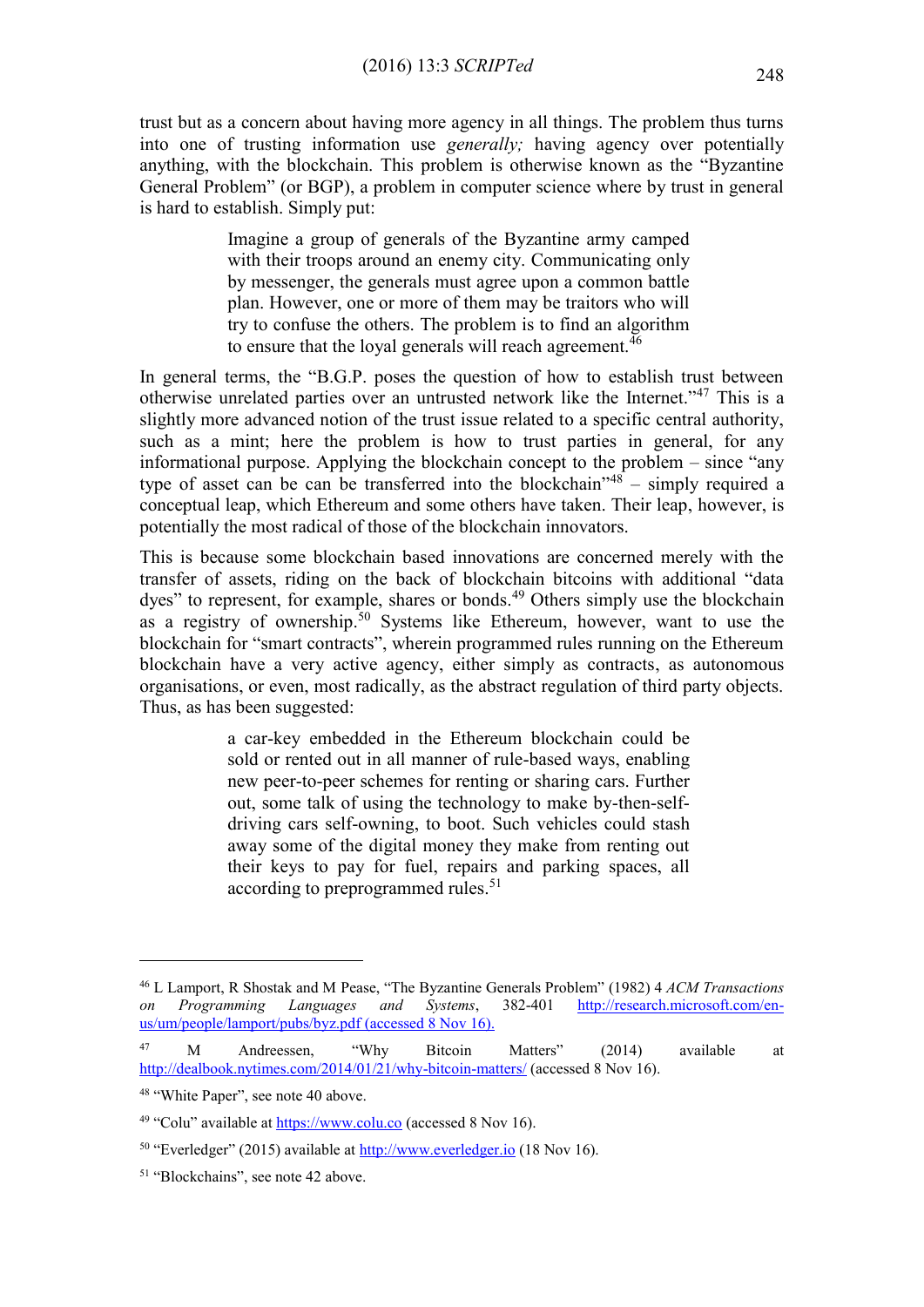How disputes are to be resolved in such scenarios is, of course, another matter entirely. The difficulty that occurred with the DAO hack over the summer of 2016 illustrated that human based adjudication is still required.

The consequence of this innovative leap is that, as with all previous efforts to decentralise, irrespective of intention, the value of previously centralised and trusted institutions is considerably lessened. One must then consider: are these systems being developed because trust more generally in centralised institutions and concepts is weakening, or is trust weakening because of the development of these systems that no longer depend on centralised institutions or concepts? Regardless, one can clearly see the attraction of systems such as Ethereum. Trustless transactions – not just of a monetary nature – are possible, so why pay for the middleman to ensure trust? Why worry about the notion of trust as a social concept at all?

Arguably, and as previously discussed, trust is not necessarily removed within this system; it is merely displaced to technology and writers of code. Can they be trusted any more than centralised institutions and established doctrine? Will they themselves not also become entrenched and centralised over time? The Economist refers to critics of systems like Ethereum, who see it simply as:

> the latest techy attempt to spread a "Californian ideology" which promises salvation through technology-induced decentralisation while ignoring and obfuscating the realities of power—and happily concentrating vast wealth in the hands of an elite.<sup>52</sup>

They add, "the idea of making trust a matter of coding, rather than of democratic politics, legitimacy and accountability, is not necessarily an appealing or empowering one."<sup>53</sup> In addition, with regard to certain transactions, such as hedging contracts, even Ethereum states that:

> Note that this approach is not fully decentralized, because a trusted source is still needed to provide the price ticker, although arguably even still this is a massive improvement in terms of reducing infrastructure requirements (unlike being an issuer, issuing a price feed requires no licenses and can likely be categorized as free speech) and reducing the potential for fraud.<sup>54</sup>

As Ethereum admits there may well be intermediaries, because (a) people like doing things and adding value to the things that they do and (b) some people are prepared to pay for that added value, as it (the payment, allied with the incentive of receiving payment for something done) can sometimes minimise the risk that Ethereum itself – and systems like it – seem so afraid of.

<sup>52</sup> *Ibid*.

<sup>53</sup> *Ibid*.

<sup>54</sup> "White Paper", see note 40 above.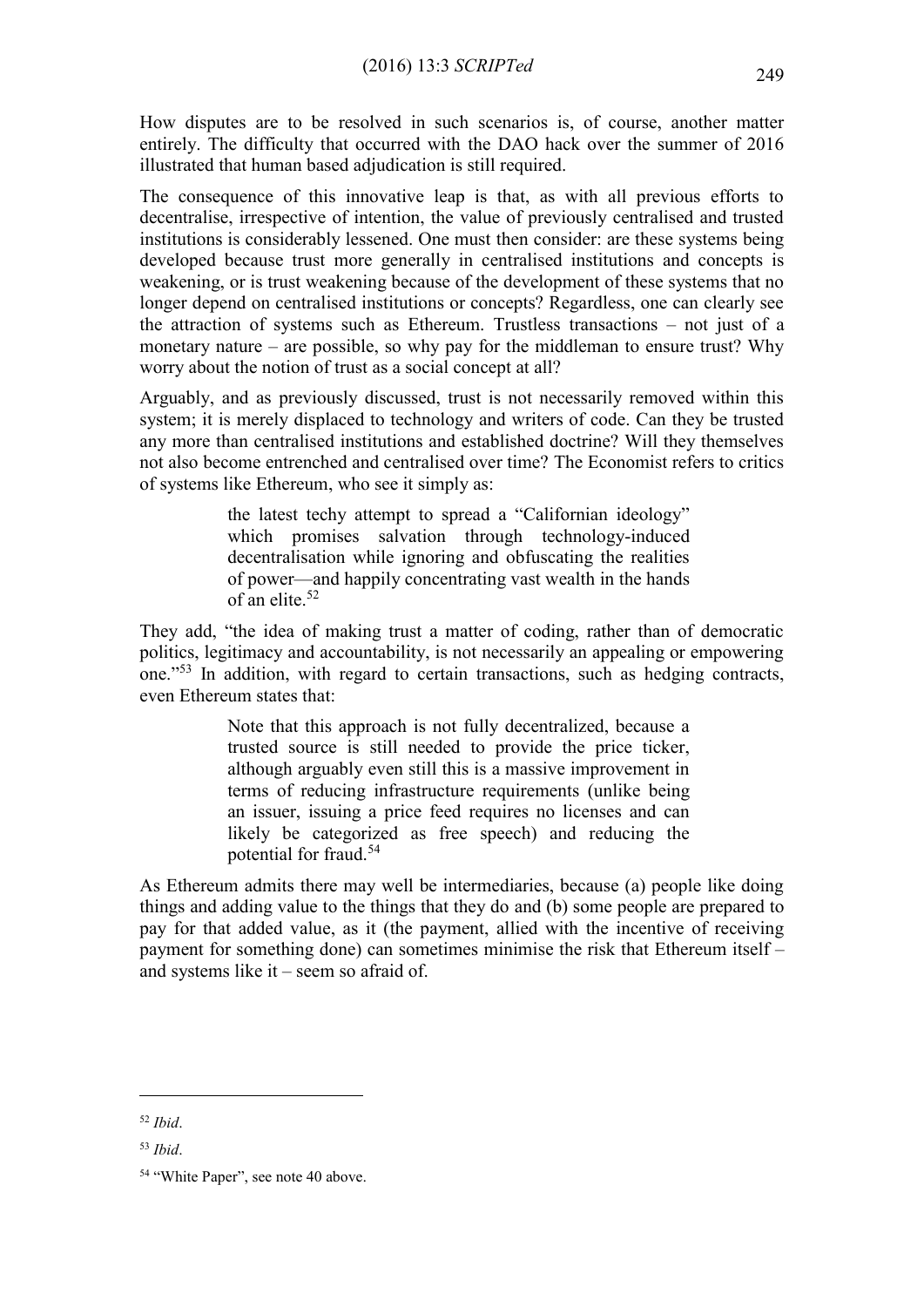Ethereum can thus be best understood as a model of doing things that combines a number of already existing technologies and concepts. What is potentially innovative about the Ethereum platform is that it believes it can be generalisable, the "technology on which all transaction–based state machine concepts may be built."<sup>55</sup>

It is clear that there are many different perspectives driving the Ethereum project forward.<sup>56</sup> One key goal, however, has been the facilitation of "transactions between consenting individuals who would otherwise have no means to trust one another".<sup>57</sup> This focus on trust, or lack of it, seems key, especially as it is embedded in the central architecture of the system. Indeed, it is the very justification for it if we accept blockchain as foundational. It has been stated that the lack of trust "may be due to geographical separation, interfacing difficulty, or perhaps the incompatibility, incompetence, unwillingness, expense or uncertainty, inconvenience or corruption of existing legal systems."<sup>58</sup> Irrespective of the reasons, bypassing the need for a more compromised, human trust is key.

It is therefore tempting to view Ethereum and systems like it as strongly rooted in the anarcho-crypto libertarian philosophy previously discussed, but it is also important to recognise how such decentralised systems are somewhat disconnected from these roots. The proponents of these systems and their concerns are less overtly political, for example (representative of the culture of the time, perhaps) and may be driven simply by a desire for more individual sovereignty in matters of agency. Removing the trust aspect simply improves agency. Therefore, trust as a fluid and flawed concept must go. In this way, those involved in Ethereum may not even be aware of the philosophical roots of the architecture involved. However, use of the system cannot avoid perpetuating the ideological basis of excessive individual sovereignty, abstraction of the body and a deep distrust towards centralised third party institutions, individuals and concepts. The conceptual element may appear contrived but note that the Ethereum project has always been upfront about impacting human interaction and concepts are key to this:

> [...] around the 1990's it became clear that algorithmic enforcement of agreements could become a significant force in human cooperation. Though no specific system was proposed to implement such a system, it was proposed that the future of law would be heavily affected by such systems. In this light, Ethereum may be seen as a general implementation of such a crypto-law system.<sup>59</sup>

<sup>55</sup> G Wood, "Ethereum: A Secure Dencentralised Generalised Transaction Ledger" at 1 available at <http://gavwood.com/Paper.pdf> (accessed 8 Nov 16).

<sup>56</sup> Informal private discussions with individuals involved with Ethereum made it clear that for some, the major perspective was the decentralised aspect of the system, while for others it was the openness, or the cryptographic element or the attraction of the 'start-up' mode of being.

<sup>57</sup> G Wood, see note 55 above, at 1.

<sup>58</sup> *Ibid*.

<sup>59</sup> *Ibid*, 2.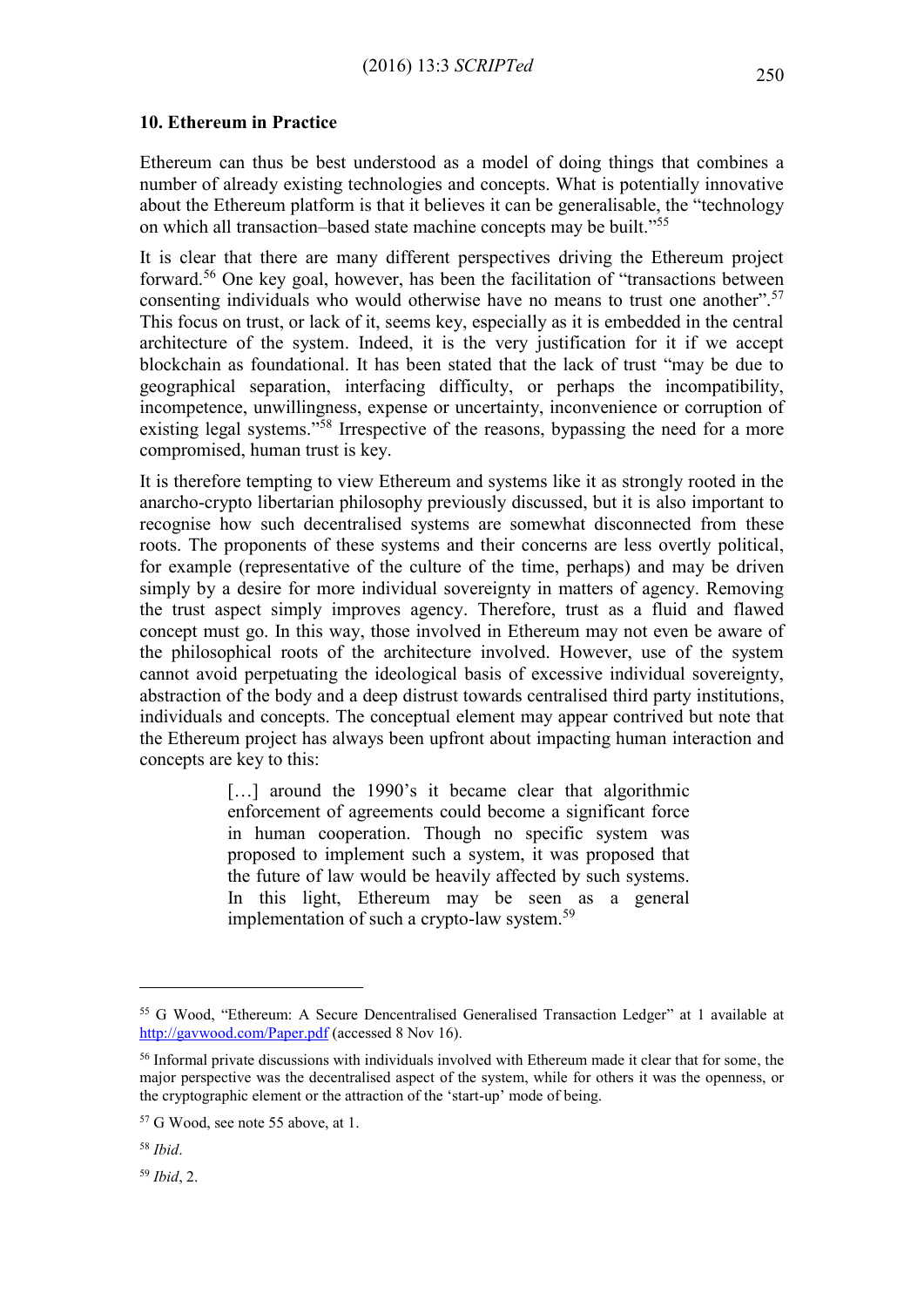Practically, Ethereum builds on the innovations of previous systems to offer a "blockchain with" – and this is another key innovation – "a Turing–complete language and an effectively unlimited inter-transaction storage capability."<sup>60</sup> The Turing completeness scripting language that Ethereum applies (solidity, a so-called "contract-orientated programming language") has the consequence of implementing a new entity on the back of the blockchain network.<sup>61</sup> That new entity is the smart or programmable contract. Such contracts become:

> [...] like "autonomous agents" that live inside of the Ethereum execution environment, always executing a specific piece of code when "poked" by a message or transaction, and having direct control over their own ether balance and their own key/value store to keep track of persistent variables.<sup>62</sup>

Notably, Bitcoin was not Turing complete. It did not need to be as it only had one real purpose. Thus, instructions simply need to be communicated to such smart contacts $^{63}$ . Assuming that all actions are fuelled appropriately with the relevant currencies<sup>64</sup>, they will be (in theory) enforced autonomously, encrypted, decentralised and will not require the involvement of a trusted third party to be fairly enforced. Importantly, it is admitted by the Ethereum project that "dealings in this proposed system would have several attributes not often found in the real world. The incorruptibility of judgment, often difficult to find, comes naturally from a disinterested algorithmic interpreter."<sup>65</sup> Transparency, another key goal of the project, "never happens perfectly in human based systems since natural language is necessarily vague, information is often lacking and plain old prejudices are difficult to shake." And yet interest and lack of absolute precision seem integral to the question and process of judgment as a human concept, emergent from the body.

As co-founder of Ethereum Gavin Wood stated, one of the overall objects of the project is:

> [...] to provide a system such that users can be guaranteed that no matter with which other individuals, systems or organisations they interact, they can do so with absolute

<sup>60</sup> *Ibid*, 1.

<sup>&</sup>lt;sup>61</sup> Turing completeness refers to the ability of a computer to compute every Turing computable function i.e. solve any computation problem (with no guarantees as to time involved of course – or how much memory would be needed).

<sup>62</sup> "White Paper", see note 40 above.

 $63$  Any transaction effected by Ethereum will be a single cryptographically-signed instruction sent by an actor external to Ethereum. As is stated in the Ethereum White Paper, "the external actor can be a person (via a mobile device or desktop computer) or could be from a piece of automated software running on a server."

<sup>&</sup>lt;sup>64</sup> As noted previously, Ethereum utilises its intrinsic currency "Ether" as an agreed method for transmitting value in order to incentivise computation – computation itself fuelling the blockchain.

<sup>&</sup>lt;sup>65</sup> Here we see mirrored some of the formalistic arrogance of computer scientists in the eighties when proposing true legal AI. A critique of that perspective in: P, Leith, *Formalism in A.I. and Computer Science* (Upper Saddle River: Ellis Horwood, 1990).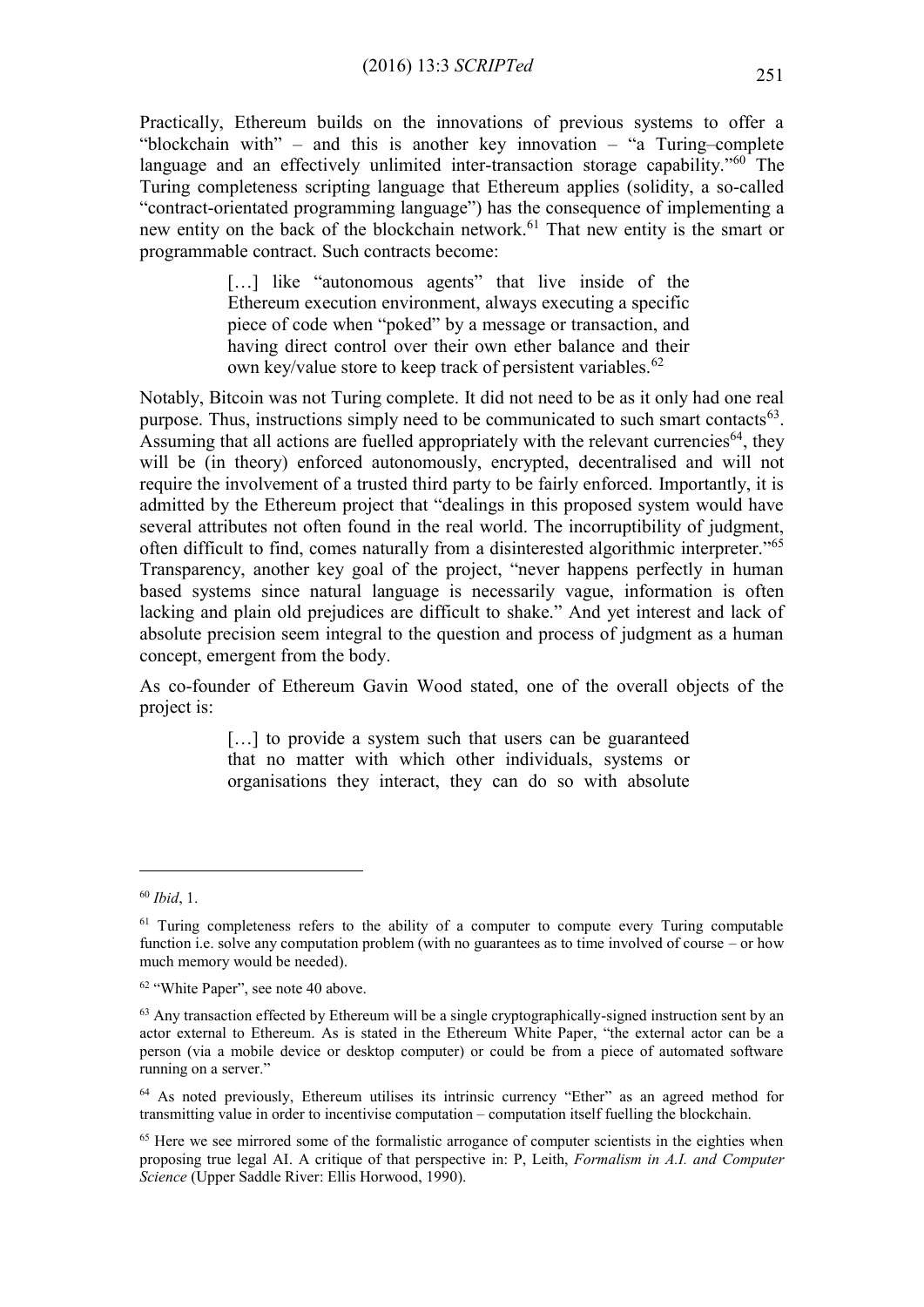confidence in the possible outcomes and how those outcomes might come about. <sup>66</sup>

The aspiration of absolute agency in all matters, in other words – which somehow seems more worrying that one may have ever thought.

#### **11. Conclusion: The Dream of Sovereignty**

Ethereum, and systems like it, offer the possibility of an alternative realm for the settling of many types of personal affairs, in what they suggest is a relatively apolitical platform. The private nature of these decentralised, encrypted systems is also attractive to a generation fuelled by events such as Snowden *et al* and thus to those who value privacy, at least online, to a greater degree than ever before. It is this apparent ability to have complete control over one's affairs and the dispensability of trusted third parties, that appears to be most attractive to this generation. Complete autonomy and sovereignty over one's affairs and how they are administered is now a common aspiration.

Why is such control so important, however? This question perhaps takes on a greater significance when it is asked in light of the broader context of the public versus private debate i.e. how best to organise human affairs. Decentralised, encrypted systems seem to fight corruption and government interference with a greater retreat into more privately, individually controlled and ordered worlds. In this there appears to be a great fear of public systems or private/quasi-private systems operating in a public orientated world. One could almost say that such systems represent fear of anything other than a type of utopia, which is an admirable goal. But existing is an exercise in compromising autonomy. Otherwise, as Russell points out, the reality of a common ethical space becomes dangerously compromised.<sup> $67$ </sup> This desire for complete autonomy and sovereignty over one's affairs risks the eradication of the notion of the public interest. However, can we not instead have an approach that aspires to the creation of zones of "mutually agreed vulnerability", as suggested by legal theorist Roberto Unger in his seminal work *The Critical Legal Studies Movement*? 68

Arguing for development within the context of established doctrine (but also for a reweighting of the principle/counter-principle balance), Unger discusses the often unreal and "stark contrast between contract and community" as presented and accepted in legal discourse and conceptualisations of law.<sup>69</sup> He writes: "The starting points of this contrast are a conception of community, as an idyllic haven of harmony, and contract, as a realm of unadulterated self-interest and pure calculation."<sup>70</sup> The result of such a recurring conceptual contrast, however, is acceptance and fostering of a "confusion of mutual loyalty with acquiescence in a regime of personalistic power while depriving the elements of trust and interdependence in business life of appropriate legal help."<sup>71</sup>

<sup>66</sup> G Wood, see note 55 above, at 1.

<sup>67</sup> B Russell, see note 33 above.

<sup>68</sup> R Unger, "The Critical Legal Studies Movement" (1982-1983) 96 *Harvard Law Review* 561.

<sup>69</sup> *Ibid*, 644.

<sup>70</sup> *Ibid*.

<sup>71</sup> R Unger, see note 68 above, at 644.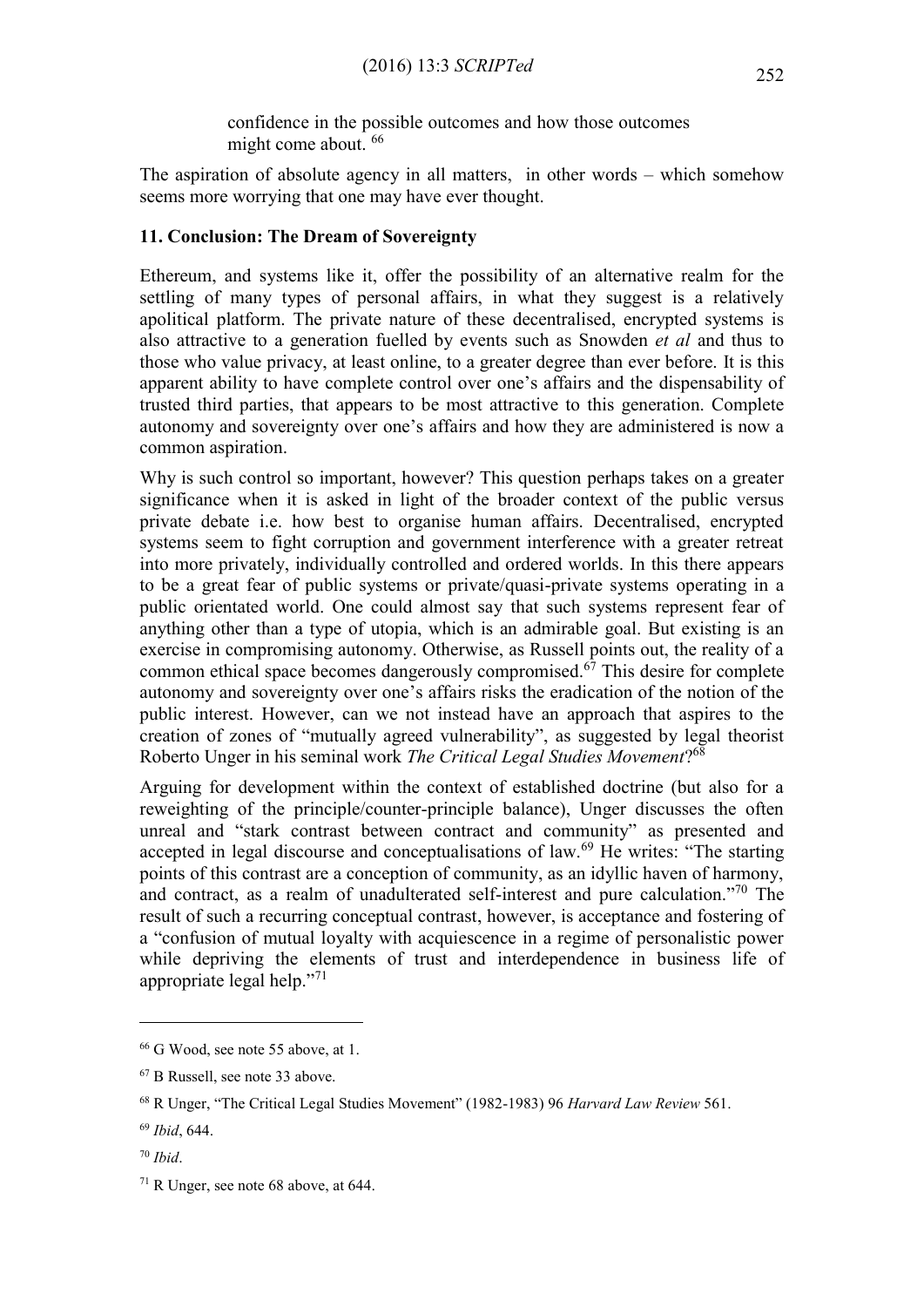Unger considers it possible to correct these effects, beginning with "effacing the sharpness of the opposition between contract and community".<sup>72</sup> This process, he further argues, should end by suggesting:

> a view of contract that can more readily accommodate both a broad range of different sorts of rights or obligations and a conception of community as a zone of heightened mutual vulnerability, that gives a more satisfactory account of what attracts us to the communal ideal in the first place.<sup>73</sup>

Arguably, one can conceptualise recent events within the Ethereum community as a return to less sharp contrasts between contract and community. Previously, the contract, as code, was felt simply be an instrument of pure calculation and selfinterest; and further, where previously the community was simply a haven of supposed harmony. As a result of the June 2016 DAO hack, this sharpness was necessarily effaced so that a zone of heightened mutual vulnerability came into existence.

As a result of the hack, the reputation of the Ethereum project was at risk, as well as the personal reputations of people involved with project; purchasers of Ether were also concerned. The community *qua* individual bodies thus understood its communal purpose by making a decision to resolve this incredibly vulnerable situation.

These decentralised systems therefore seem less like radical movements and more like zones (only) attempting 100% guaranteed safety, which does not bode well for social interaction or social life in general.<sup>74</sup> Even if the intentions are admirable, the very architectural roots of the blockchain on which Ethereum is built are ideological and have as their purpose the eradication of the value of a more compromised type of trust. By admiring and using such systems, we appear to be retreating via technology away from our bodies, away from vulnerability, away from common society and towards defensive citadels of anonymity and sovereignty. Building on the Ungerian argument, admiration for and use of such systems would appear to also be advancing the notion of contract and community as only strongly contrasting principles.

In theory, if not necessarily always in practice, the law (as understood as a critical social practice) is a good system for preventing such problematic developments. In this sense the law is of course another version of the utopia that is being sought, being composed itself of equally abstract notions of reality, goals, aspirations, and deviation from human behaviour to something slightly more reified than that. The law can be viewed here as another type of programming language, providing another perspective on the infamous "code is law" comment of Lawrence Lessig.<sup>75</sup> Code may be becoming (and may already be) law, but law was and is already a type of code.

But the law is not simply – perhaps disappointingly so – a Rawlsian notion of justice, even if it is a type of code. Rawls asks us to imagine ourselves without a particular

<sup>72</sup> *Ibid*.

<sup>73</sup> *Ibid*.

 $74$  Symbolic of this danger is the enthusiasm seen in the financial and legal worlds for blockchain-based systems..

<sup>75</sup> L Lessig, *Code and other Laws of Cyberspace* (Basic Books, 1999).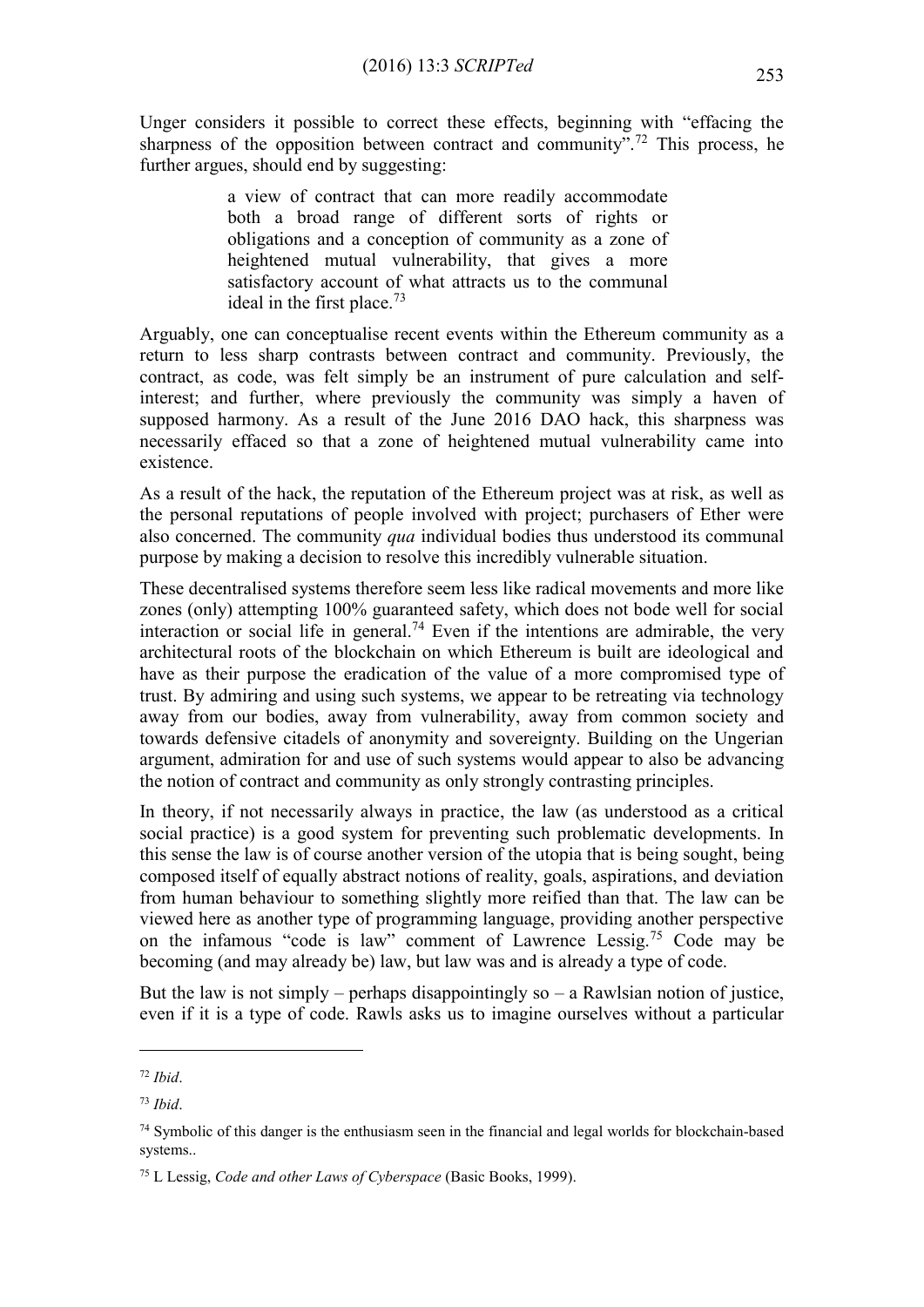body, just yet, so that the rules of existence could be fairly decided.<sup>76</sup> An abjection of the idea of our own body, a casting off of it to decide what is just. Rawls conceptualised an "original position of equality", a "hypothetical situation characterized so as to lead to a certain conception of justice."<sup>77</sup> The key feature of this original position being that "no one knows his place in society, his class or social status, nor does anyone know his fortune in the distribution of natural assets and abilities, his intelligence, strength and the like."<sup>78</sup> Thus the principles of justice are to be chosen behind the infamous veil of ignorance.

There is something similar in the notion of autonomous contracts existing in the blockchain to the Rawlsian approach to conceptualising justice; smart contracts as dispassionate executors of intentions and contractual clarity, completely encrypted. But, in matters of justice, it is not the body that we are in, or the imagining of others' bodies we might be in/have been in instead, that is the problem with law or justice. Law as it occurs is imperfect and one that deals with our bodies *as they are* and, more importantly how they are around other bodies that are as they are. It is therefore living in the body that we in fact have, the body given, and *amongst other bodies*, that is the problem in matters of justice. Laws are then interpreted, as a type of guiding code, but still interpreted and enforced by human beings, this way or that, to enforce a sacred zone over the body existing, once we are embedded in it. Laws are used against the body to protect it or accuse it, as appropriate, because it, the body, has impinged itself upon another without welcome or is being impinged upon. How does law combat this need for a sacred zone, after the fact of our corporeality? If it is not doing this, can it really be said to be law at all?

Decentralised systems such as Ethereum suggest a mode based on the Rawlsian ideal, an abjection of the body. But the central problem still emerges: what principles are to be relied upon when difficulties emerge in the ethics and/or aesthetics of our existence as it is? Some suggest code can dispassionately avoid such problems, and perhaps it can. But what does that bode for our expectations concerning justice in matters where code cannot operate well? Trust is the fuel and result of human interaction especially in legal affairs and human systems. With Ethereum it is the system that is the trusted object and only because of that are the actors emerging from the veil of the system, trusted in their own way.

The situation with the DAO hack illustrates all this difficulty perfectly. One can theorise how smart contracts will give effect to the intentions of people without the need for identification and or presence of their body (the Rawlsian notion of justice in transactional matters, for example). But justice is in fact always heavily compromised by the actions and or omissions of the bodies we are in. Thus, the motivations of the hacker who decided to hack the DAO. And thus, the operation of justice subsequent to that hack: a flawed solution, not ideal, but agreed by the human participants in light of the circumstances. This is a form of real legal activity.

Law is thus perhaps more preferable as a system for continual development within (regardless of its centralising force; regardless of the lack of complete trust possible) *because* of its dependence and reliance on the body as the main device for the

<sup>76</sup> J Rawls, *A Theory of Justice* (Oxford: OUP, 1999).

<sup>77</sup> *Ibid*, 11-22.

<sup>78</sup> *Ibid*.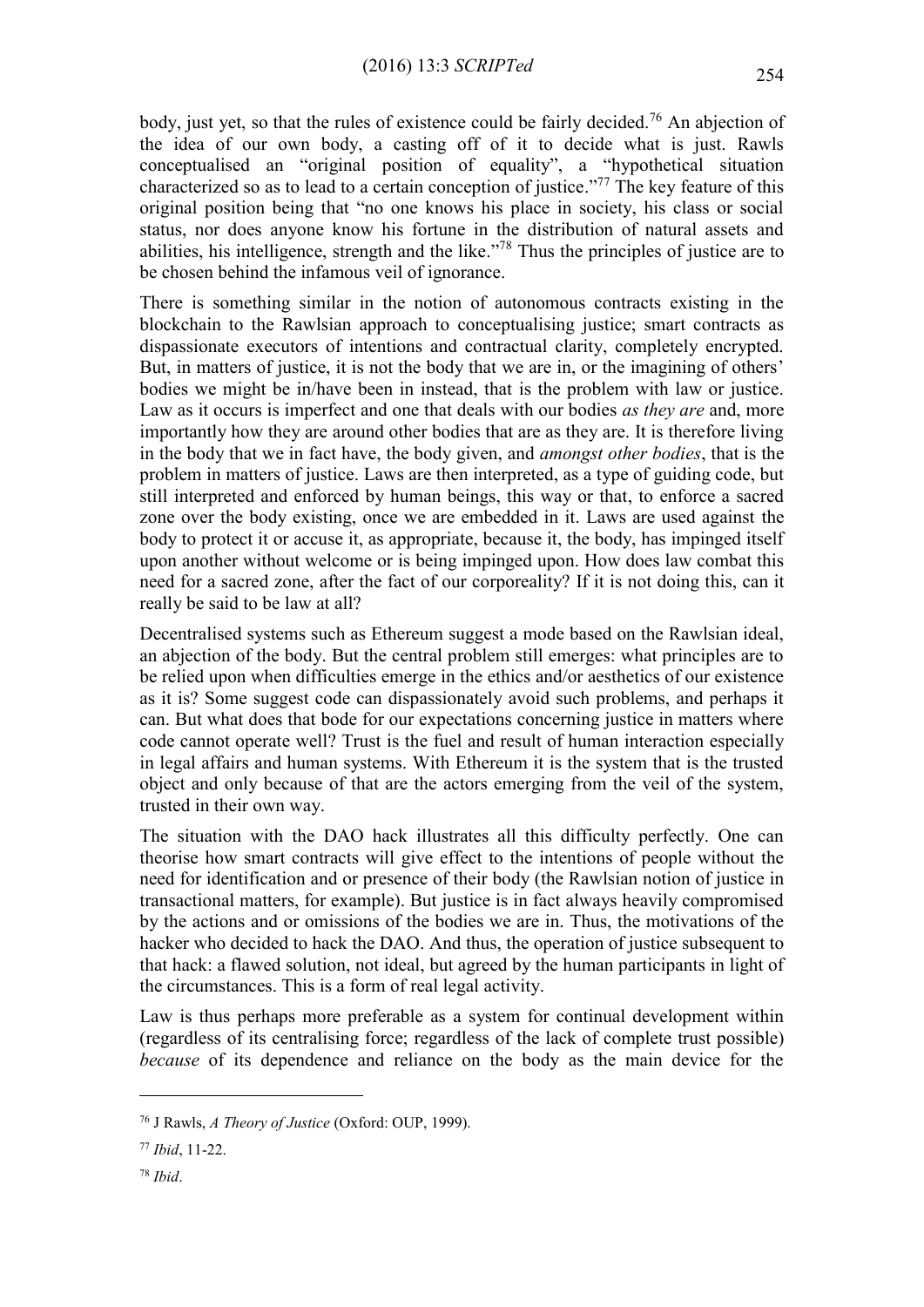exercise of such activity. This reflects the Ungerian approach of the deviationist doctrine. As an illustration of this, consider complex legal thinking perhaps as the only practice that one would not want exercised by a machine, even with all advances in technology. It is precisely the human element of law that one accused of a crime or injustice would be hoping to appeal to. It is also precisely this human element that was resorted to when technology failed the participants of the DAO.

But, the question remains: why so fearful? Is centralisation and the trusted party concept so bad? Slavoj Žižek argues that in emancipatory movements – which Ethereum seems somewhat connected to, at least in terms attempting to develop a stronger sense of individual emancipation – there is an importance in grounding one's individual emancipatory knowledge within a collective form. Making a historical parallel with the notion of the "Party", he writes that "protest movements prove inadequate the moment one has to act, to impose a new order – at this point something like a Party is needed."<sup>79</sup> He adds that, for the individual who believes he or she is right in opposition to the status quo, what is important is that he or she "should fight for [that] position within the collective form of the Party, not outside it."<sup>80</sup>

There are admirable elements to Ethereum but what is problematic is that it encourages a retreat into an environment where trust – conceptualised here as perhaps an Ungerian zone of mutual vulnerability  $-$  is not felt to be necessary. This can only act to de-collectivise human interaction to a degree so that whatever freedom or increased agency occurs is only individually and perhaps subjectively realised. Quite clearly there are issues with the way in which societal interaction often occurs. In countries, for example, where legal systems and other centralised services are not trusted, systems such as Ethereum could be useful in counteracting those weaknesses. It may well be that all such social systems cannot be trusted at all. But it would still be more important, perhaps in the long term, to develop trust or re-establish it as a social practice and not outsource it to esoteric and impersonal code. Once embedded there it will be hard, if not impossible, to recall it into the public space of society, amongst bodies and weak temperaments.

In addition, a retreat into autonomous, anti-bodied individual zones of sovereignty is not the only option as solution against difficulties of human interaction. A far more radical suggestion is following the Ungerian notion of the deviationist doctrine to the end and suggesting a change in the *dispositif* underlying how we regulate our affairs.<sup>81</sup> The *dispositif* currently seems to be of law as merely functional and instrumental and therefore to be destroyed and or feared. But that *dispositif* – how we allow ourselves to be governed – can be changed in line with what Unger and Žižek suggest so that less a crypto-law and more a truly human law, dealing with us in the bodies we are in, can emerge. As Žižek writes:

> the task of emancipatory politics lies…not in elaborating a proliferation of strategies for how to resist the predominant

<sup>79</sup> S Žižek, *Less Than Nothing: Hegel And The Shadow Of Dialectical Materialism* (New York: Verso, 2013), at 1000.

<sup>80</sup> *Ibid*.

<sup>&</sup>lt;sup>81</sup> *Dispositif* is used here with the meaning ascribed to it by Giorgio Agamben: "that in and through which a pure activity of governing without any foundation in being realises itself." G Agamben, *Qu'est-ce qu'un dispositif?* (Paris: Payot & Rivages, 2007) at 26-27.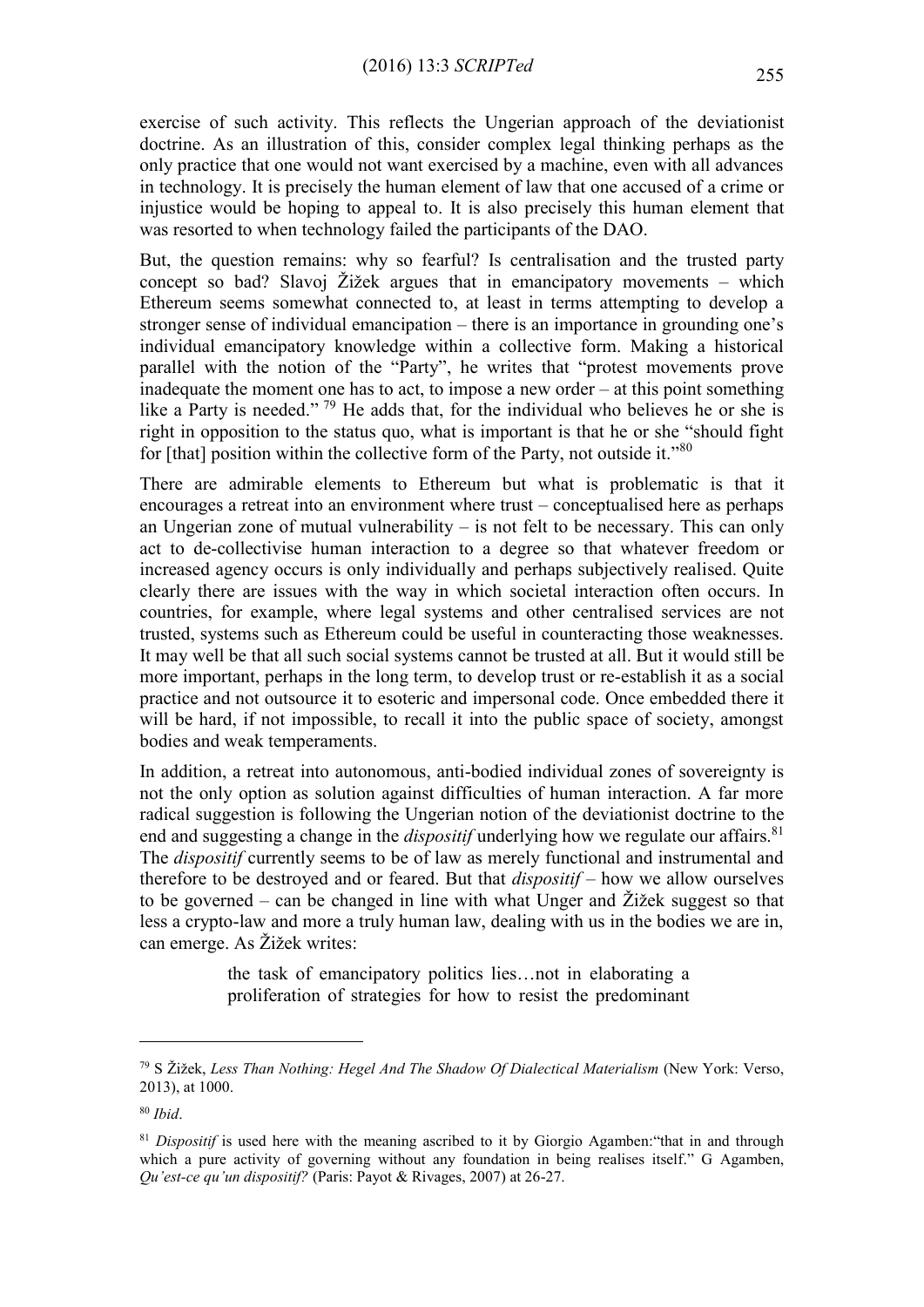dispositif from marginal subjective positions but in thinking about the modalities of a possible radical rupture in the predominant dispositif itself.<sup>82</sup>

What would this new *dispositif* be? In the context of systems such as Ethereum it might be that flawed trust could be a useful and even necessary concept.

Perhaps a more radical thought might be that the *dispositif* here is our outdated notion of trust and interaction. Perhaps the decentralised future imagined by systems such as Ethereum will indeed open up a world where we can be free from boring work and where code works for us. All this technological development also fits in with work such as that outlined in *Inventing The Future*, where technology is given a dominant role in eradicating the need for work. <sup>83</sup> Consider Žižek's conceptualisation of the most perfect romantic encounter, wherein technology, the toys of sex, do all the work leaving the couple to simply enjoy properly intimate moments. <sup>84</sup> Perhaps we *should* be encouraged to autonomise Ethereum smart contracts and remove ourselves as much as possible from the gritty work of negotiating with others on transactional matters.

Unfortunately, decentralised system such as Ethereum are not as sovereign and abstract as their proponents imagine. While the almost impregnable status of the blockchain is well known (in theory it would require control of more than half the computers in the chain to compromise it), tactics have been identified that might "allow a sneaky and well financed miner to compromise the block chain without direct control of 51% of it."<sup>85</sup> In addition:

> getting control of an appreciable fraction of the network's resources looks less unlikely than it used to. Once the purview of hobbyists, bitcoin mining is now dominated by large "pools", in which small miners share their efforts and rewards, and the operators of big data centres, many based in areas of China, such as Inner Mongolia, where electricity is cheap.<sup>86</sup>

Human desires, the result of the bodies we are in, and the other bodies that surround us, are not so easily eradicated. The recent DAO hack illustrated this. A form of law, where intentions or promises can never really be guaranteed in any event, is still required to usefully address *ex post* what our bodies want to do. This is a form of law as action emerging from the body, and not one that attempts to retreat from it, and from the consequence of the bodies of others.

<sup>82</sup> S Žižek, see note 79 above, at 994.

<sup>83</sup> N Srnicek and A Williams*, Inventing The Future: Post Capitalism & A World Without Work* (London: Verso, 2015). See also: DJ Pangburn, "The Humans Who Dream Of Companies That Won't Need Us" available at [http://www.fastcompany.com/3047462/the-humans-who-dream-of-companies](http://www.fastcompany.com/3047462/the-humans-who-dream-of-companies-that-wont-need-them)[that-wont-need-them](http://www.fastcompany.com/3047462/the-humans-who-dream-of-companies-that-wont-need-them) (accessed 8 Nov 16).

<sup>84</sup> S Žižek, "Slavoj Žižek on Synthetic Sex and 'Being Yourself'" (2015) available at <http://bigthink.com/videos/online-dating-and-synthetic-sex> (accessed 8 Nov 16).

<sup>&</sup>lt;sup>85</sup> "Blockchains", see note 42 above.

<sup>86</sup> *Ibid*.